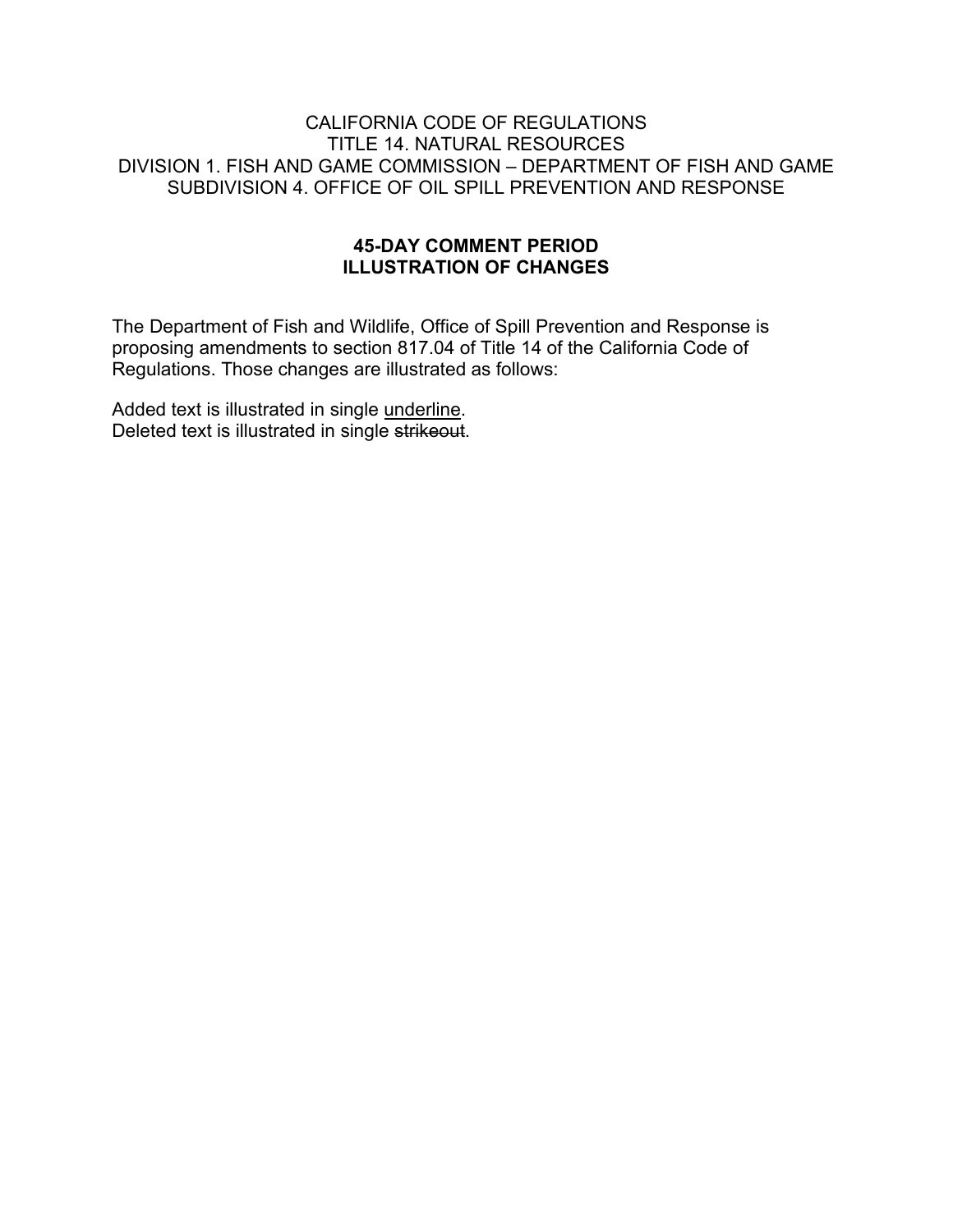## **CALIFORNIA CODE OF REGULATIONS TITLE 14. NATURAL RESOURCES DIVISION 1. FISH AND GAME COMMISSION - DEPARTMENT OF FISH & GAME SUBDIVISION 4. OFFICE OF SPILL PREVENTION AND RESPONSE CHAPTER 3. OIL SPILL PREVENTION AND RESPONSE PLANNING SUBCHAPTER 3. OIL SPILL CONTINGENCY PLANS**

# **§ 817.04. Inland Facility Oil Spill Contingency Plans.**

## (a) Purpose and Scope

(1) This section describes the requirements for an owner or operator of an inland facility to have an oil spill contingency plan that provides the best achievable protection for potential oil spills into inland waters.

(2) The standards set forth in this section are only planning standards and may not reflect the exigencies of actual spill response. However, these are the minimum standards that must be used to determine the amount of equipment and personnel that must be available for a spill. An inland facility owner or operator is ultimately responsible for mitigating, cleaning up, and remediating the effects of the entire volume of an actual spill regardless of the reasonable worst case spill volume listed in the contingency plan.

## (b) Applicability

(1)(A) An owner or operator of an inland facility within one-quarter (1/4) mile of inland waters and that poses a risk of an oil spill into inland waters must have an oil spill contingency plan approved by the Administrator, unless these provisions are not applicable pursuant to (3) of this subsection or the inland facility is granted an exemption pursuant to (c) of this section.

(B) To determine if the requirements of this subchapter are applicable to a particular inland facility, owners and operators may rely on the National Hydrography Dataset and the statewide quarter mile buffer data layer (as depicted in the Southwest Environmental Response Management Application) on the National Oceanic and Atmospheric Administration's website.

(2) Independently, the Administrator may determine that an inland facility poses a risk of a spill to inland waters of the state, considering factors such as, but not limited to, proximity to inland waters of the state, topography, land contour, local drainage patterns, volume of oil handled or transported, and facility infrastructure or operations.

(3) This subchapter does not apply to an inland facility if any of the following conditions are met, and therefore no further action needs to be taken:

(A) An inland facility is located more than one-quarter (1/4) mile from inland waters of the state.

(B) For an owner or operator of a production facility with one or more wells within one quarter (1/4) mile of inland waters of the state and none of those wells has an average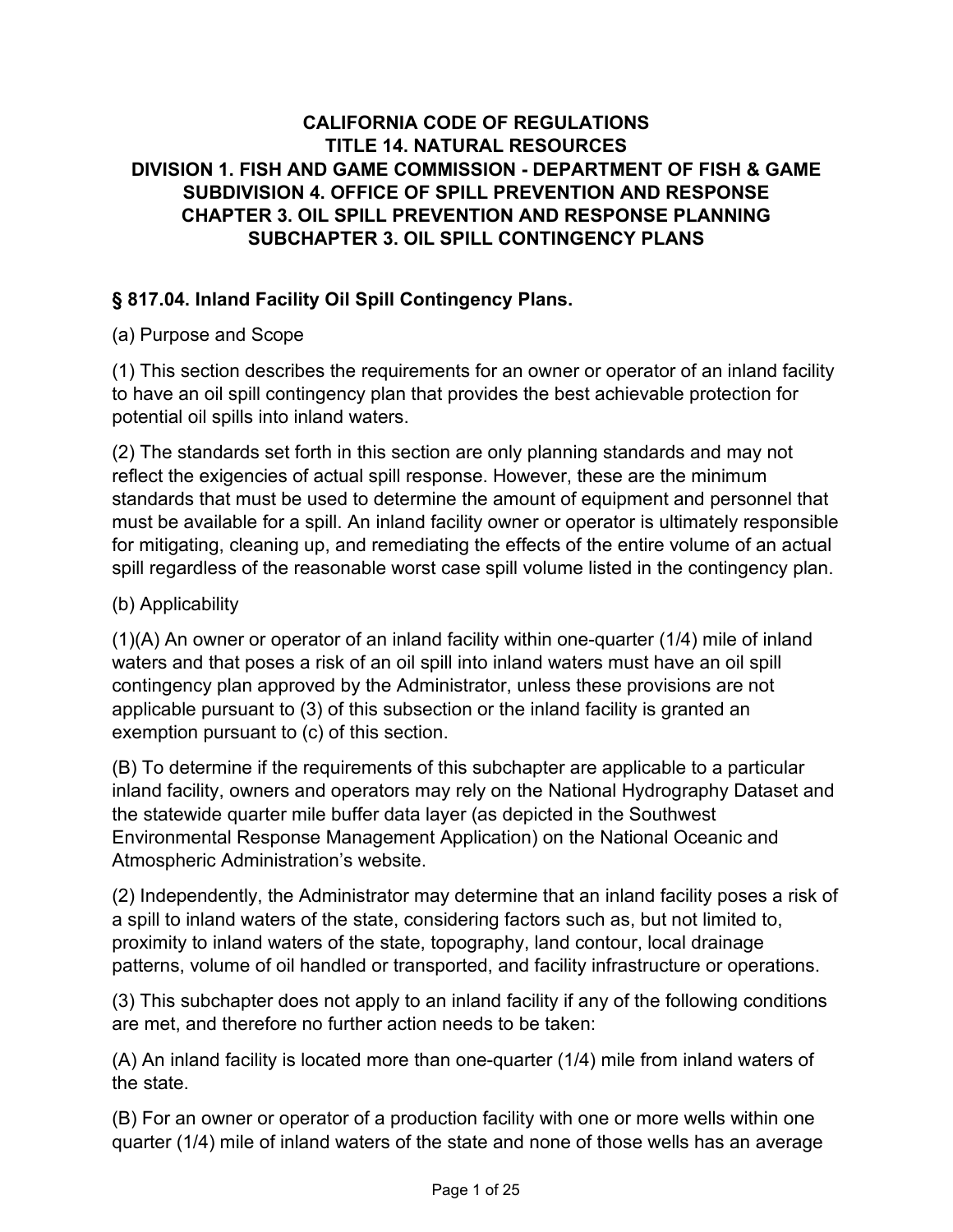daily production rate of 10 barrels or more of oil (excluding produced water) as reported to the Department of Conservation*,* Division of Oil, Gas, and Geothermal Resources pursuant to sections 3406 and 3227 of the Public Resources Code.

However, if at some time one or more of those wells meets or exceeds the 10 barrel threshold, then the owner or operator shall notify the Administrator simultaneously when the owner or operator reports production data to the Division of Oil, Gas, and Geothermal Resources. From the date of such notice, the owner or operator shall submit a contingency plan pursuant to (e) of this section, as well as an application for a certificate of financial responsibility pursuant to sections 791 through 797.

(C) That part of an inland facility regulated as either an aboveground petroleum storage tank (pursuant to the Health & Safety Code, commencing with section 25270) or regulated as an underground petroleum storage tank (pursuant to the Health & Safety Code, commencing with section 25280).

However, as specified in Health and Safety Code section 25270.2, an aboveground oil production tank regulated by the Division of Oil, Gas, and Geothermal Resources, is not an aboveground storage tank for purposes of being regulated by a unified program agency. Thus, an owner or operator of an aboveground oil production tank is not exempt from this subchapter and may be required to comply with this subchapter.

(4) If at any time there is an oil spill that impacts inland waters of the state from an inland facility for which this subchapter was generally not applicable or that had been previously granted an exemption pursuant to (c) of this section, the Administrator will reevaluate whether the provisions of subchapter (3) and chapter 2 (Financial Responsibility) apply. Such a determination shall be in writing, and upon issuance the requirements of this subchapter and chapter 2 (Financial Responsibility) shall apply immediately from the date of receipt of the determination of applicability.

## (c) Exemptions

(1) An inland facility that is located within one quarter (1/4) mile from inland waters of the state may be exempt from contingency plan requirements if any of the following conditions are met:

(A) If a spill from the inland facility will not impact inland waters of the state. The Administrator will determine this based on the following factors, including but not limited to:

1. Slope and elevation;

2. Specific gravity and pour point of oil produced or transported;

3. Permanent natural or man-made barriers that keep spills contained, including but not limited to impervious or semi-impervious surfaces such as concrete or asphalt;

4. A release of oil to or through natural or manmade drainage such as storm drains, culverts, or canals would not impact inland waters of the state; and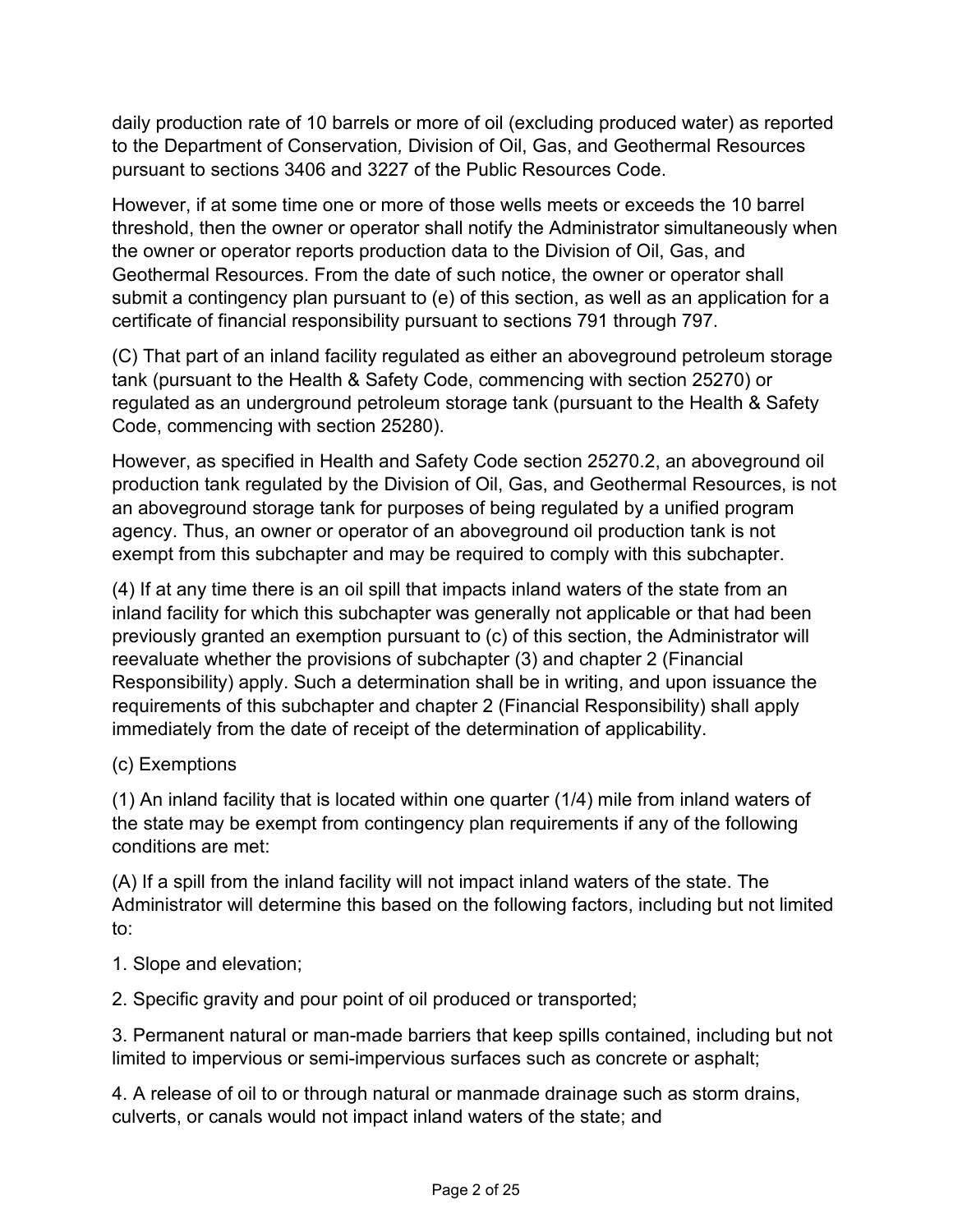5. Measures that prevent releases.

(B) Equipment, tanks, or pipelines within one quarter mile of inland waters that do not handle, transport, or store oil as part of the supply chain of oil. If equipment, tanks, or pipelines within one quarter mile are part of the supply chain of oil, then an exemption may not be granted unless there are other grounds for an exemption.

(C) Transmission pipelines that are less than six and five-eighths (6 and 5/8) inches in outside nominal diameter and are less than 10 miles in length, and where the operator determines that the reasonable worst case spill from any point on the line section would not impact inland waters of the state within four hours after the initiation of the spill.

(2) Exemptions must be requested in writing and must provide specific, technical justification for the request. For production facilities, the request must also include the American Petroleum Institute well numbers. The Administrator shall inspect the inland facility to determine if conditions for the exemption are valid before the request may be approved. The Administrator will provide written notification of his or her findings within 30 calendar days of receiving the request. If a determination is made that the conditions for the exemption are not met, then the inland facility owner or operator shall submit a contingency plan pursuant to (e) of this section.

(A) Submittal of a new or updated exemption request following a denial must be based on new or significantly different facts. Receiving a first denial does not toll the time frame within which to submit a contingency plan pursuant to subsection (e)(1) or (e)(2).

(B) An owner or operator may request reconsideration of the decision to deny an exemption by following the process outlined in (f)(4) of this section. However, this reconsideration process does not toll the requirement to submit a contingency plan.

(3) Exemptions expire five years from the date of issuance, and must be re-applied for by the owner or operator.

(d) Multiple Facility Plans

(1) An owner or operator may request approval of a single contingency plan applicable to any combination of inland facilities and marine facilities, which is commonly referred to as a "blanket plan." The owner or operator shall request approval for the use of a multiple facility plan prior to submitting the plan to the Administrator. The request must include a justification for the use of a multiple facility plan.

(2) The justification shall be based on analysis of the following criteria:

(A) Facility layout, design, or operation;

(B) The reasonable worst case spill volume of each facility;

(C) The similarity of hazards posed by each facility, identified by the risk and hazard analysis;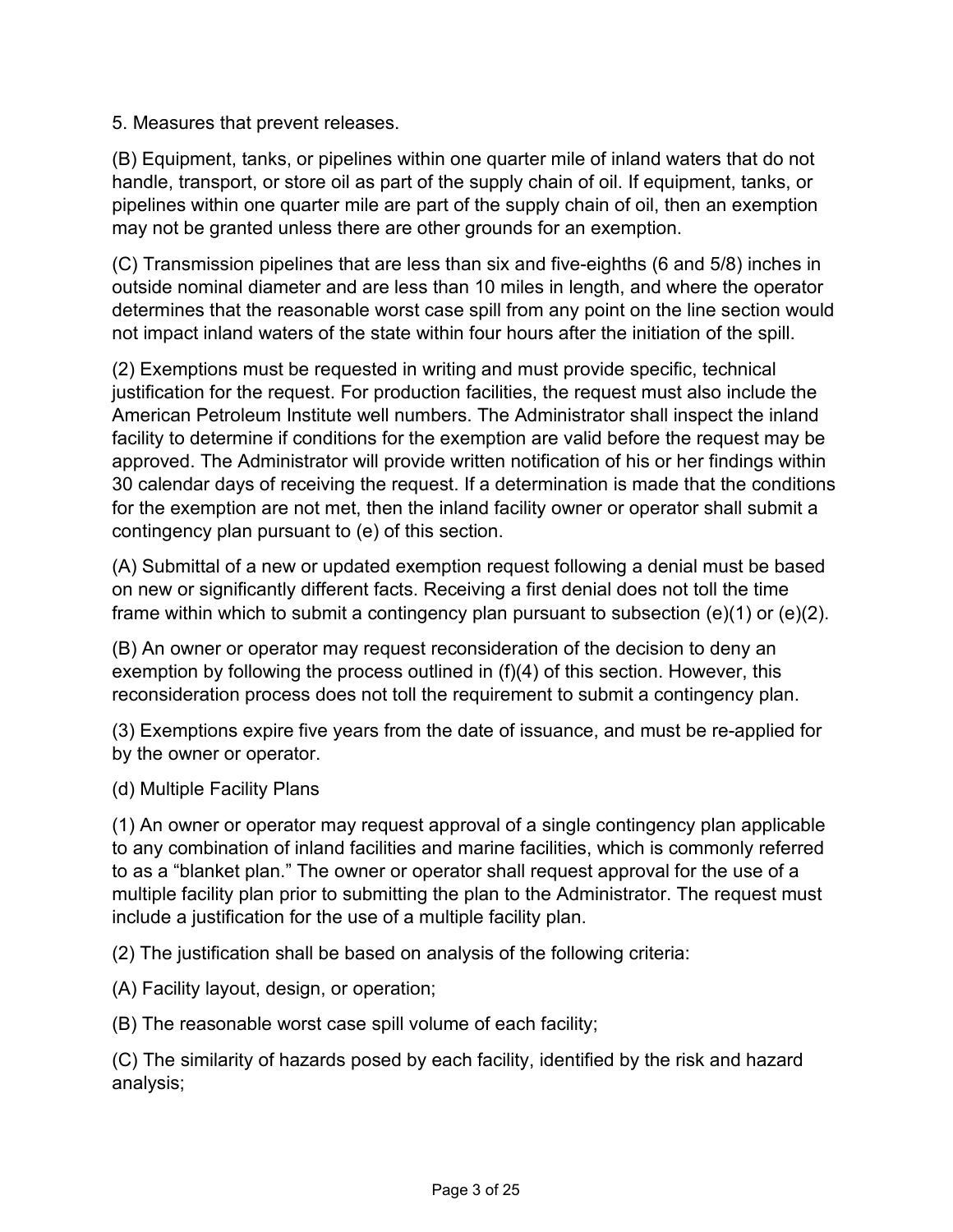(D) The response planning area applicable to each facility, including the resources at risk from each facility, such as public works and environmentally, historically, culturally, and economically sensitive sites;

(E) Whether the listed certified spill management team, rated oil spill response organization, and other response resources can respond to a spill from each of the covered facilities within the required times.

(3) The multiple facility plan shall include all relevant information required by subsections (g) through (t), including a list identifying each facility by location, the core elements common to all facilities, and separate sections or appendices for each facility if applicable.

(e) Plan Submittal and Format

(1) The owner or operator of an inland facility to which this section applies shall:

(A) Submit a contingency plan for substantive review and approval in compliance with this subchapter;

(B) Apply for a certificate of financial responsibility in compliance with chapter 2 (Financial Responsibility); and

(C)1. Submit an Application for Certification of Plan Holder Spill Management Team form DFW 1005 (new 11/12/20), incorporated by reference herein, pursuant to section 830.7 of subchapter 5, at the time of submission of a new contingency plan for review and approval.

2. Within 90 calendar days after the effective date of subchapter 5 of this chapter, any owner or operator that currently has an approved contingency plan shall submit the Application required by (C)1.

(2) Acquisitions and Ownership Changes

(A) A person or owner or operator who intends to acquire a facility, or change ownership of a facility must submit the following at least 30 calendar days prior to commencement of future operations:

1. The name and address of the facility, and the name, address, phone number, and e-mail address of the owner or operator responsible for the contingency plan;

2. The name, address, phone number, e-mail address, and facsimile number of a qualified individual;

3. Evidence of a contract or other approved means demonstrating the response resources that meet the requirements of this subchapter, such as an agreement with a rated oil spill response organization;

4. Evidence of a contract or other approved means with a certified spill management team including the team's contact information, or submit the name, address, phone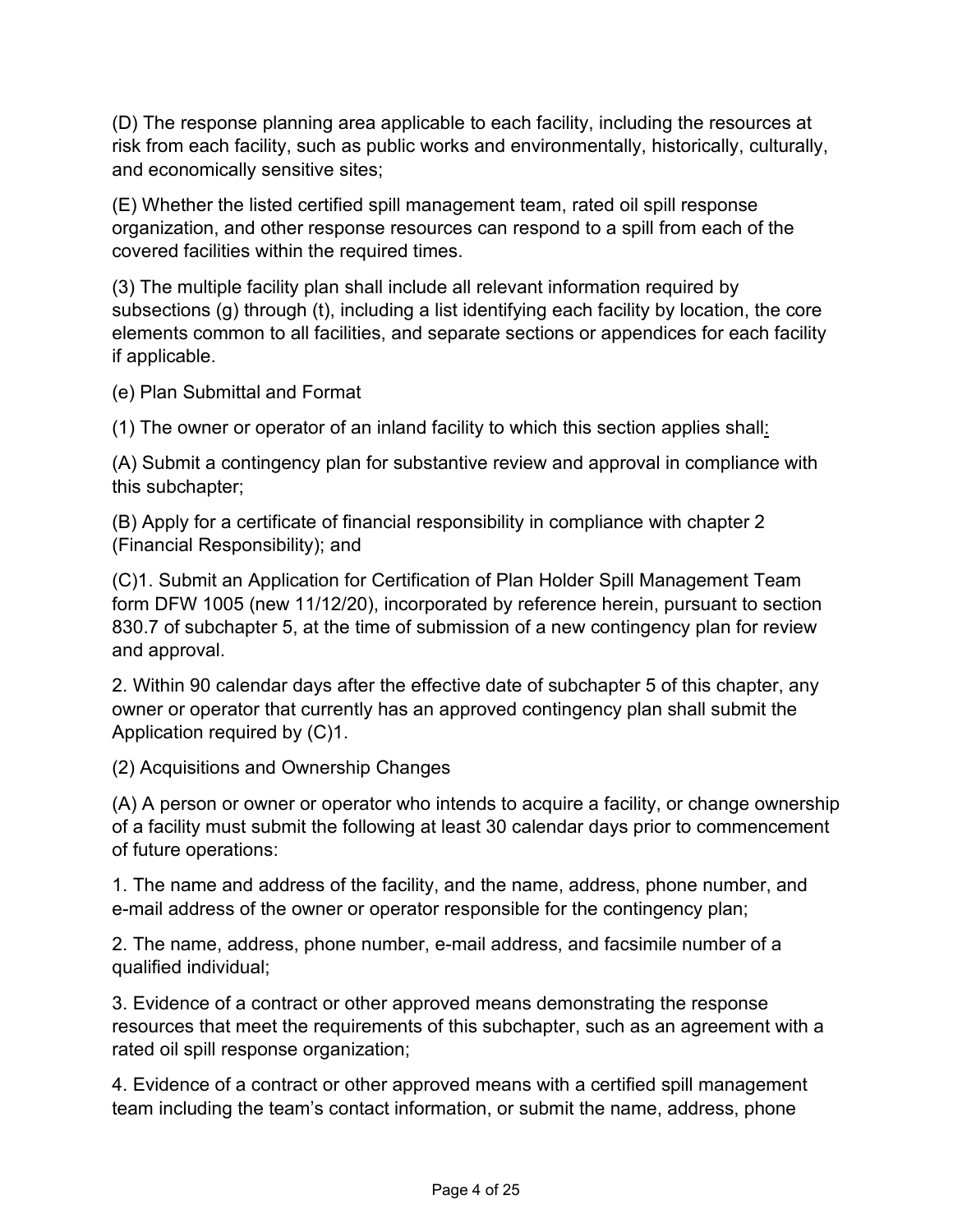number, and e-mail address of the owner or operator's certified spill management team personnel; and

5. An application for a certificate of financial responsibility.

(B) Upon submittal of the information outlined in (A)1. through 5. of this section, preliminary approval will be granted, however, a full oil spill contingency plan must be submitted for substantive review and approval within 120 calendar days after commencing operations.

(3)(A) If a plan holder currently has a marine oil spill contingency plan approved by the Administrator or has a contingency plan approved by another agency, and is required to have an inland facility oil spill contingency plan, and wishes to consolidate the requirements into one plan, the plan holder must coordinate that consolidation with the Administrator as described in subsection (d). For example, a contingency plan required by another agency may be submitted if it also addresses the requirements of this section.

(B) If information required by this section is contained in other response planning documents, reference materials, or other sources, then the owner or operator may reference or submit those other materials in lieu of recreating the information.

(4) All contingency plan submittals, updates, and revisions shall be in an electronic format that is usable, readable, and searchable by the Administrator (e.g., Microsoft Word, Pages, or a PDF document; not scanned or an image). Additionally, the plan must have a table of contents that is hyperlinked to the different sections of the plan. If updates or revisions are made to a contingency plan, individual updates or revisions can be submitted or a complete contingency plan can be submitted. Other documents required to be submitted with the contingency plan, such as evidence of contracts, diagrams, maps, or photographs shall be submitted in an electronic format (e.g., .pdf, .jpg, .gif) that is usable, readable, and searchable by the Administrator.

# (5) Confidentiality

(A) The plan holder may designate information in the contingency plan submitted to the Administrator that the plan holder considers to be a trade secret, confidential, privileged or otherwise exempt from disclosure pursuant to the Public Records Act (Government Code section 6250, et seq.) or other law. It is the policy of the Office of Spill Prevention and Response that all records not exempted from disclosure by law shall be open for public inspection pursuant to the Public Records Act.

(B) The plan holder must assert in writing a claim of exemption at the time the information is submitted to the Administrator. The plan holder must clearly and distinctly identify each paragraph, sentence, number, data, map, photograph, or other item, and provide the specific legal authority for each item that the plan holder believes should be withheld from public disclosure (e.g., Government Code section 6254.15). Generic nonspecific labeling of an entire contingency plan or section of a contingency plan is not sufficient designation of information to be withheld nor is it a sufficient assertion or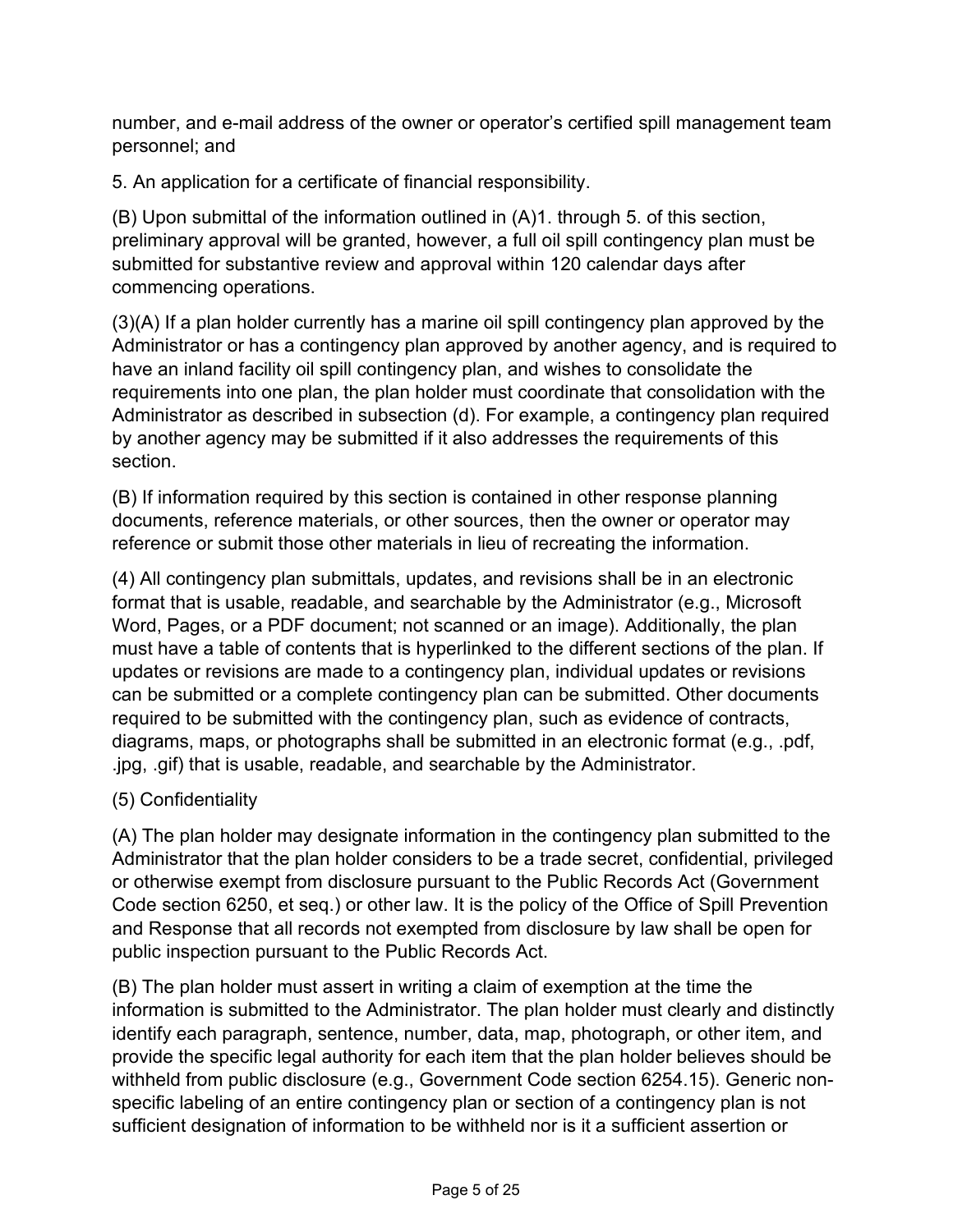preservation of the justification for withholding information from public release, and will not be considered.

(C) If a plan holder designates information as confidential or privileged, then two different copies of the contingency plan must be submitted as follows:

1. One copy shall contain the un-redacted confidential or privileged information. This contingency plan will be used by the Administrator in the review and approval process.

2. One copy shall be submitted depicting the claimed confidential or privileged information as redacted.

3. Any contingency plan submitted to any state agency, as required by this section, must include all claimed confidential or privileged information as un-redacted.

(D) If the Administrator is requested to publicly disclose information that has been identified with specific legal citation in accordance with (B), the Administrator may notify the plan holder at least 10 business days prior to the release of such information in order to allow the plan holder to seek an appropriate remedy in court, if applicable.

(E) The Administrator will decide whether the redacted information should be disclosed pursuant to the Public Records Act, unless directed otherwise by a court order.

- (f) Plan Review and Approval
- (1) Review

(A) Each contingency plan or future operations coverage submitted for approval pursuant to (e) of this section shall be substantively reviewed for completeness, adequacy, and compliance with applicable requirements of this subchapter within 30 calendar days after receipt by the Administrator.

(B) The Administrator shall determine whether each contingency plan complies with the requirements of this subchapter. Prior to and subsequent to plan approval, the Administrator may make on-site inspections and require an announced or unannounced drill or exercise of all, or part of, any contingency plan submitted, to determine the plan's adequacy.

(C) If the contingency plan is determined to be deficient then the Administrator shall issue a letter to the owner or operator explaining the deficiencies, which may request submittal of additional information or suggest practicable modifications or alternatives.

(D) Upon receipt of the letter explaining the contingency plan's deficiencies, the owner or operator shall have 30 calendar days to submit a new or modified plan addressing the deficiencies.

(E) The Administrator shall have 15 calendar days to review the resubmitted contingency plan, and issue an approval, denial, or revocation. If the owner or operator fails to adequately address the deficiencies, the Administrator shall declare the contingency plan invalid and shall issue a letter of denial or revocation. The letter shall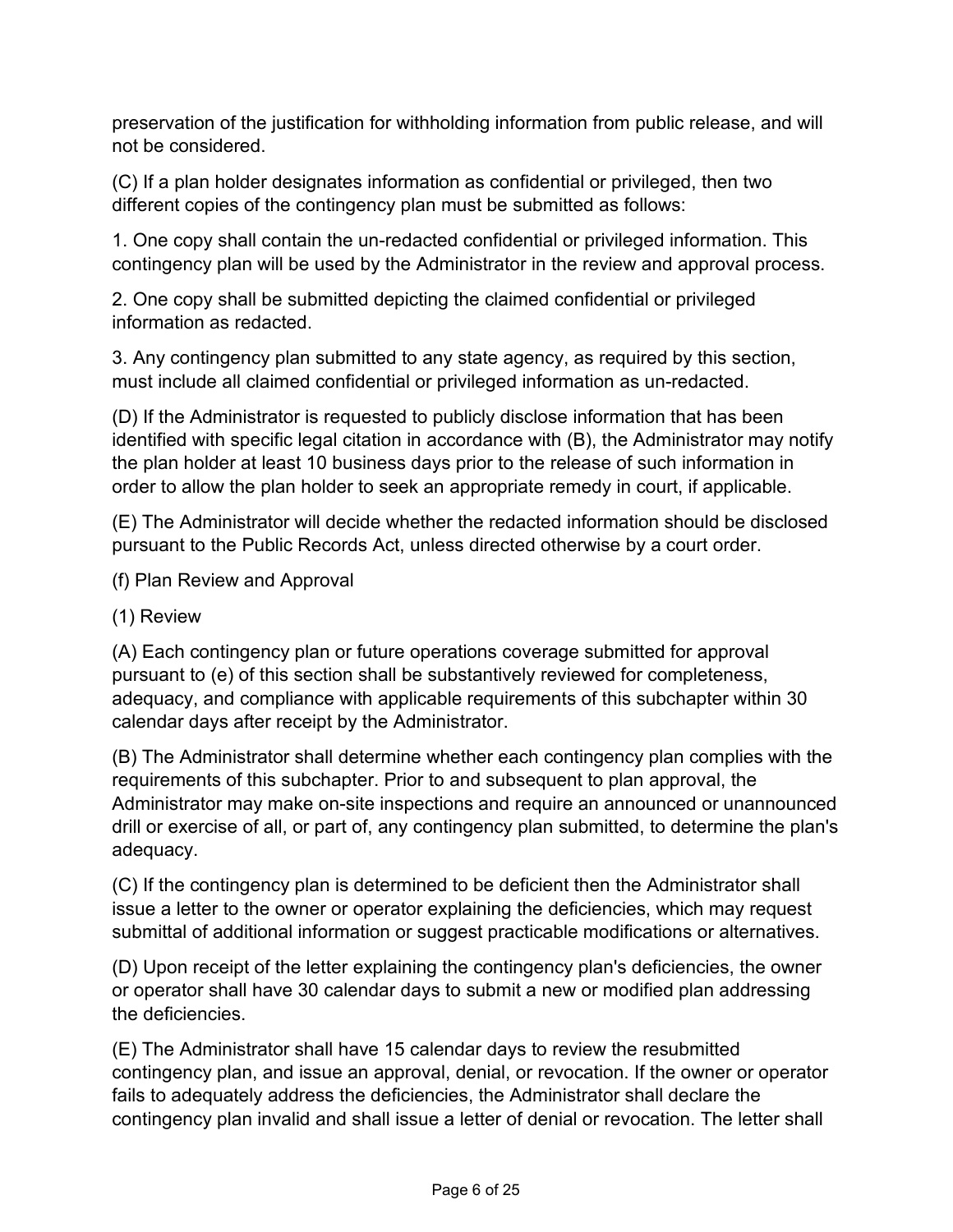explain the reasons for denial or revocation, and provide a description of those actions necessary to secure approval.

## (2) Approval

(A) A contingency plan shall be approved if it addresses all the applicable requirements specified in this subchapter as providing the best achievable protection (defined in section 790).

(B) A contingency plan will be considered to be valid and effective upon submittal, pending final approval or denial.

(C) Any new or revised contingency plan submitted by an owner or operator in response to a notification of deficiency shall be considered approved unless notified otherwise by the Administrator within the time frames of this subsection.

(D) The plan holder shall be notified when a plan has been approved. A letter of approval shall be issued by the Administrator and will describe the conditions of approval, if any, and specify the expiration date of the letter of approval.

(E) If at any time after a plan has been approved and the Administrator determines the plan is deficient, then the review and approval provisions (1)(B) through (E) shall apply. Deficiency may be based upon verification, on-site inspection, performance at an announced or unannounced drill or exercise*,* or actual spill.

## (3) Revocation of Plan

An already approved plan shall be revoked, if the plan does not comply with, or maintain compliance with, the criteria set forth in this subchapter and does not address issues identified in a notice of deficiency.

## (4) Request for Reconsideration or Appeal

(A) The plan holder shall have 15 business days from receipt of a letter of denial or revocation to submit a written request to the Administrator for reconsideration of the decision to deny or revoke. The request must contain the basis for the reconsideration and, if available, provide evidence that rebuts the basis for the Administrator's decision.

(B) Within 15 business days following receipt of the request for reconsideration, a letter will be sent by the Administrator to the plan holder explaining the decision to either rescind the earlier decision, or that reconsideration is denied.

(C) Within 15 business days after receipt of the letter that reconsideration has been denied, the plan holder may submit a written request for a hearing to review the basis of the decision. No such hearing may be requested until all remedies pursuant to this section have been exhausted. The hearing shall be conducted in accordance with chapter 4.5 (commencing with section 11400) of part 1 of division 3 of title 2 of the Government Code, including the right of judicial review as provided for in section 11460.80 of the Government Code.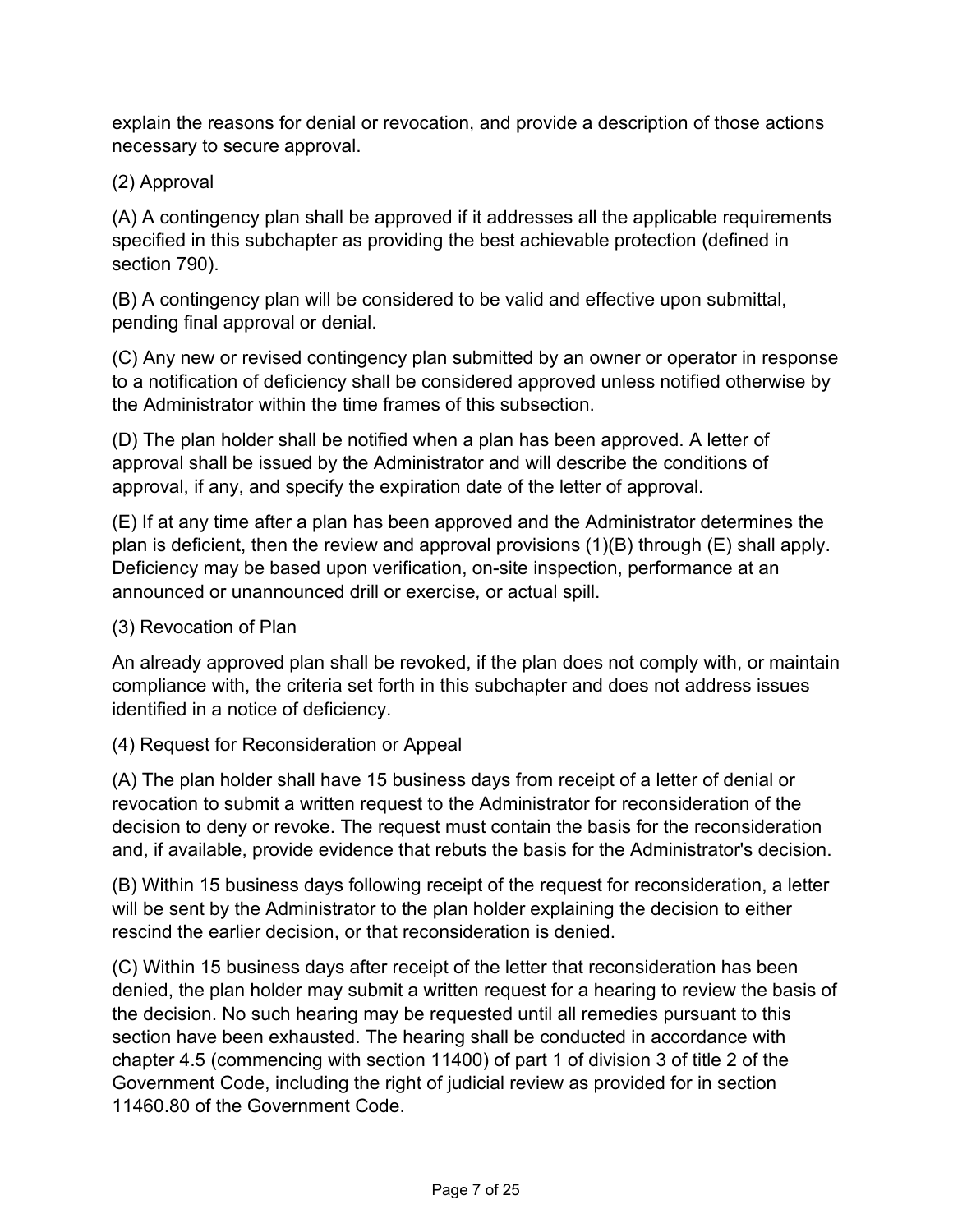(5) Public review and comment

(A) Contingency plans may be reviewed by any interested member of the public pursuant to the California Public Records Act (Government Code section 6250 et seq*.*).

(B) Any person may submit written comments at any time during the review process or after a plan has been approved.

(C) Any person interested in reviewing a contingency plan shall contact the Administrator to schedule an appointment to review the plan at the offices of the Administrator.

(D) A requested copy of a contingency plan or other documents will be provided at the cost of duplication allowed pursuant to the California Public Records Act.

(g) Spill Notification Procedures

(1) Near the front of each contingency plan shall be a list of immediate contacts and phone numbers to call in the event of a threat of or actual spill of oil, including but not limited to:

(A) The designated qualified individual who is available on a 24-hour basis;

(B) The rated oil spill response organization listed in the contingency plan, or plan holder employee contacts for all plan holder response resources;

(C) The designated certified spill management team;

(D) The California Governor's Office of Emergency Services, State Warning Center;

(E) The National Response Center; and

(F) The Oiled Wildlife Care Network or other wildlife care and treatment organization listed in the plan, pursuant to subsection (o) of this section.

(2)(A) Calls to all contacts listed in (1) shall be initiated immediately but not later than 30 minutes after discovery of a spill or threatened spill of oil. All notifications shall be completed as promptly as possible, but not later than two hours after the first call.

(B) If there is oiled wildlife or a threat to wildlife, the plan holder shall immediately notify the Oiled Wildlife Care Network or the wildlife care and treatment organization listed in the contingency plan.

(3) Initial contact with the qualified individual does not relieve the owner or operator from making timely notifications.

(4) All phone numbers necessary to complete the immediate notification procedures shall be prominently posted and easily referenced.

(5) Each contingency plan shall identify a call-out procedure to acquire the resources necessary to address spills that cannot be addressed by the equipment that the plan holder owns or has under contract. Procedures must allow for initiation of the call-out of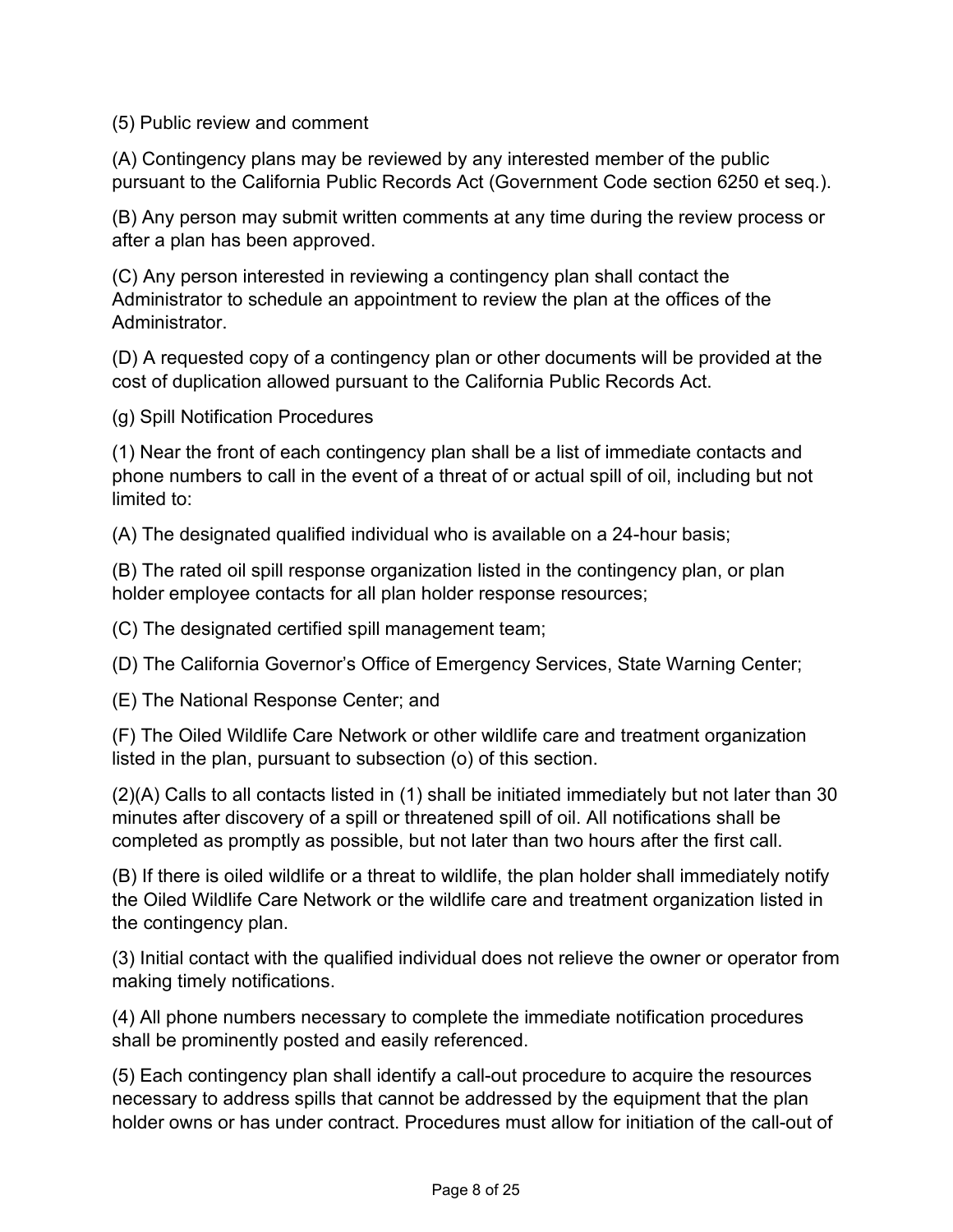additional resources within 24 hours of the incident and must begin as soon as a determination has been made that additional resources are necessary.

(6) Each plan shall provide a checklist of the information to be reported in the notification procedures, including but not limited to:

(A) Inland facility name and location;

- (B) Date and time of the incident;
- (C) Cause and location of the spill;
- (D) An estimate of the volume of oil spilled and the volume at immediate risk of spillage;
- (E) Type of oil spilled, and any inhalation hazards or explosive vapor hazards, if known;
- (F) Size and appearance of the slick;
- (G) Prevailing weather;
- (H) Actions taken or planned by personnel on scene;
- (I) Current condition of the inland facility;
- (J) Injuries and fatalities; and

(K) Any other information that may be relevant or appropriate.

(7) Reporting of a spill shall not be delayed solely to gather all the information required by this subsection.

(8) An updated estimate of the volume of oil spilled and the volume at immediate risk of spilling shall be reported to the California Governor's Office of Emergency Services if the estimated volumes have increased, but not less than every 12 hours within the first 48 hours of response. The state on-scene coordinator, through the unified command, shall have the option of increasing or decreasing this time frame, depending upon the need for additional notice about the spill. Updated spill volume information included in the incident action plan developed through the unified command will meet the requirements of this subsection.

(h) Introductory Material

(1) Each contingency plan shall provide the following information:

(A) Name and address of the inland facility, and mailing address, if different from the physical address. The name and address of the inland facility shall be referenced in the plan title or on a title page at the front of the plan;

(B) Name, address, phone number, fax number, and e-mail address of both the owner and operator of the inland facility, and indicate which entity is the intended plan holder responsible for implementing the plan;

(C) Name, address, phone number, fax number, and e-mail address of the person to whom correspondence should be sent;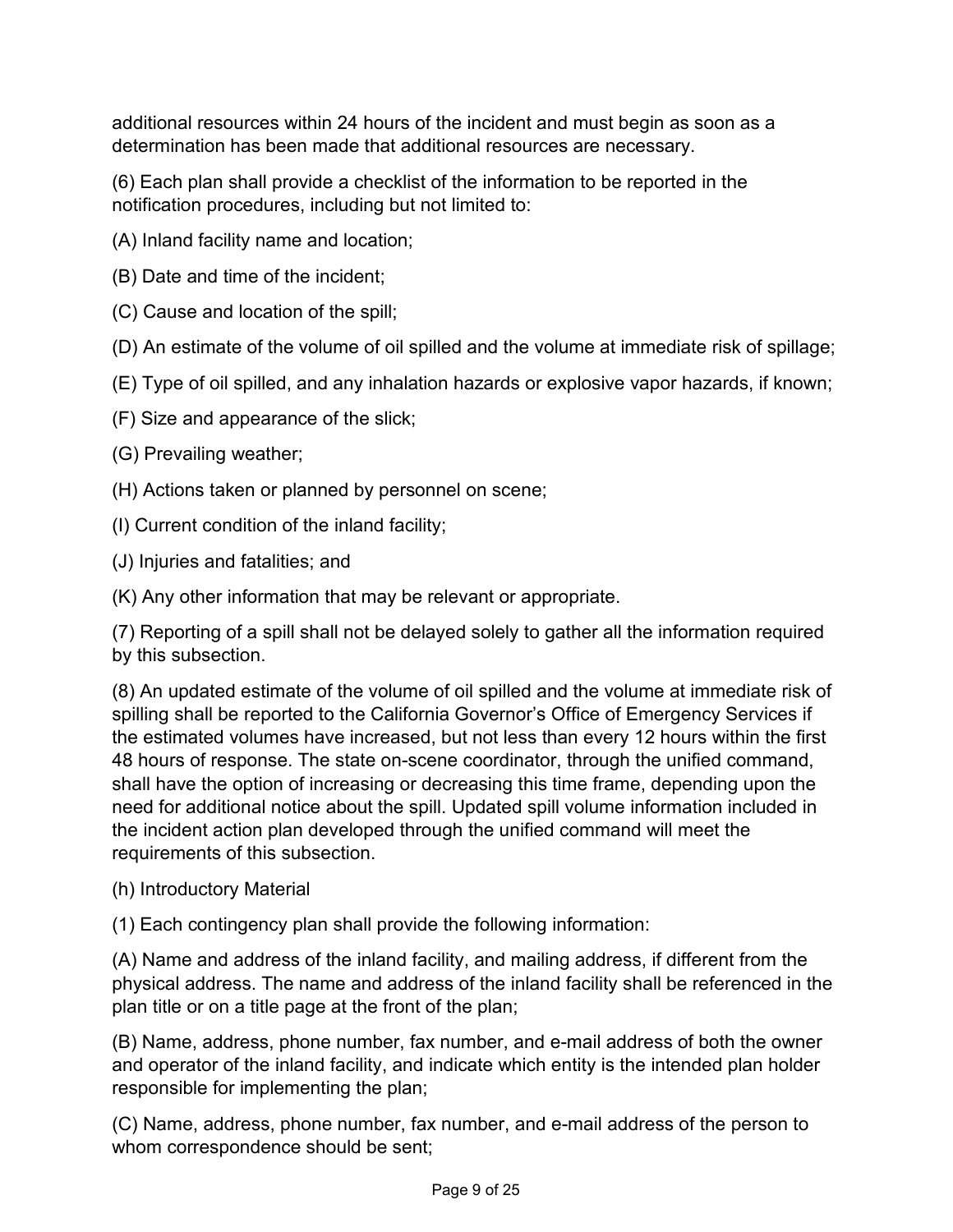(D) The certificate of financial responsibility number for the inland facility shall be included in the front of the contingency plan. If a certificate has not been issued, then the contingency plan must include a statement whether an application for a certificate has been submitted (including date of submission). The contingency plan will not be approved until a certificate has been issued.

(E) A statement signed, under penalty of perjury, by an executive within the plan holder's management who is authorized to fully implement the contingency plan, and who shall review the plan for accuracy, feasibility and executability. If an executive does not have training, knowledge and experience in the area of oil spill prevention, preparedness, and response, the statement shall also be signed by another individual within the plan holder's management structure who has training, knowledge, and experience appropriate for the risks posed by the plan holder's reasonable worst case spill volume. The certification statement shall be submitted according to the following format:

"I certify, to the best of my knowledge and belief, under penalty of perjury under the laws of the State of California, that the information contained in this oil spill contingency plan is true and correct and that the plan is both feasible and executable." (signature), (title), (date)

(2) Each plan shall identify a qualified individual, and any alternates that may be necessary for the purpose of implementing the contingency plan, and include documentation that the qualified individual acknowledges this capacity. If an alternate or alternates are identified in the contingency plan, then the plan shall also describe the process by which responsibility will be transferred from the qualified individual to an alternate. During spill response activities, notification of such a transfer shall be made to the state on-scene coordinator at the time the transfer occurs.

(3) Each contingency plan shall identify and ensure by contract or other approved means a certified spill management team, as described in subchapter 5 of this chapter. The certified spill management team shall be the appropriate tier classification, pursuant to section 830.3 of subchapter 5.

(A) The spill management team may have an interim certification for purposes of satisfying contingency plan requirements.

(B) A single spill management team may be listed if it is capable of responding in all geographic regions in which the plan holder operates.

(C) The spill management team may consist of personnel employed by the plan holder or persons affiliated with the plan holder, contracted personnel, or a combination thereof.

(D) If the plan holder contracts for these services, documentation that the certified spill management team acknowledges this capacity shall be included in the plan.

(4) Each contingency plan shall identify at least one rated oil spill response organization that will provide the requisite response resources in the event of an oil spill. The plan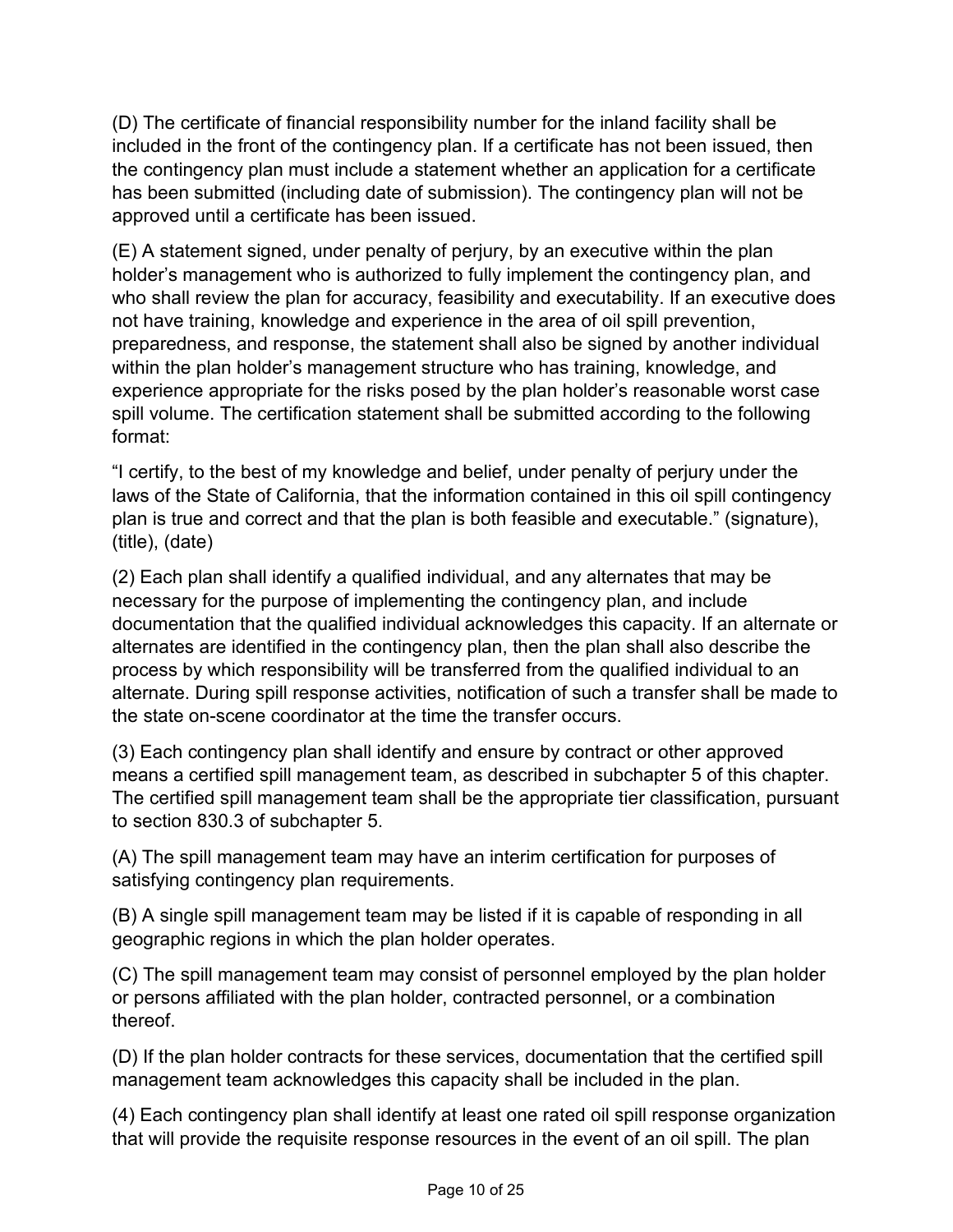shall include evidence of the contract or other approved means verifying that any rated oil spill response organization listed in the plan will provide the requisite services. However, if the plan holder itself intends to provide any response resources or capabilities required by this subchapter, then the plan holder shall demonstrate to the Administrator the applicable requirements of this section are met by the plan holder.

(5) Each contingency plan shall provide the name, address, telephone number, e-mail address and fax number of an agent for service of process designated to receive legal documents on behalf of the plan holder, and include documentation that the agent for services of process acknowledges this capacity. Such agent shall be located in California.

## (i) Spill Protection Measures

The contingency plan shall describe measures that reduce or mitigate the potential hazards identified in the risk and hazard analysis described in subsection (k) of this section. Such description may include, but is not limited to the following:

(1) Schedules, methods and procedures for testing, maintaining and inspecting equipment and other structures; and

(2) Methods and procedures to reduce spills during transfer and storage operations, including overfill prevention and immediate spill containment resources.

(j) Inland Facility Description and Reasonable Worst Case Spill Volume

(1) The contingency plan shall describe the inland facility generally, and describe the inland facility's operations with specific attention to those locations from which an oil spill could occur and impact inland waters of the state. The contingency plan shall also provide the largest reasonable worst case spill volume of all the facilities covered by the plan, pursuant to (4) below.

(2) For a transmission pipeline, production facility, or other non-railroad facility, the description shall also include the following information as applicable:

(A) A general diagram or map of the facility site;

(B) Well locations by field, including the American Petroleum Institute well number for the well with the largest reasonable worst case spill volume;

(C) Relevant piping and tank diagrams (e.g., enhanced photographs or line drawings) including the location of pipelines; oil storage capacity of each structure covered under the plan and its age, design, construction and general condition; the range of oil products normally stored in each structure; the presence of containment structures and oil transfer locations;

(D) A description of the oil handled or transported, including physical properties, health and safety hazards, pour point, viscosity (API gravity), and type (e.g., Group 5). A safety data sheet can meet some of these requirements. This information shall be maintained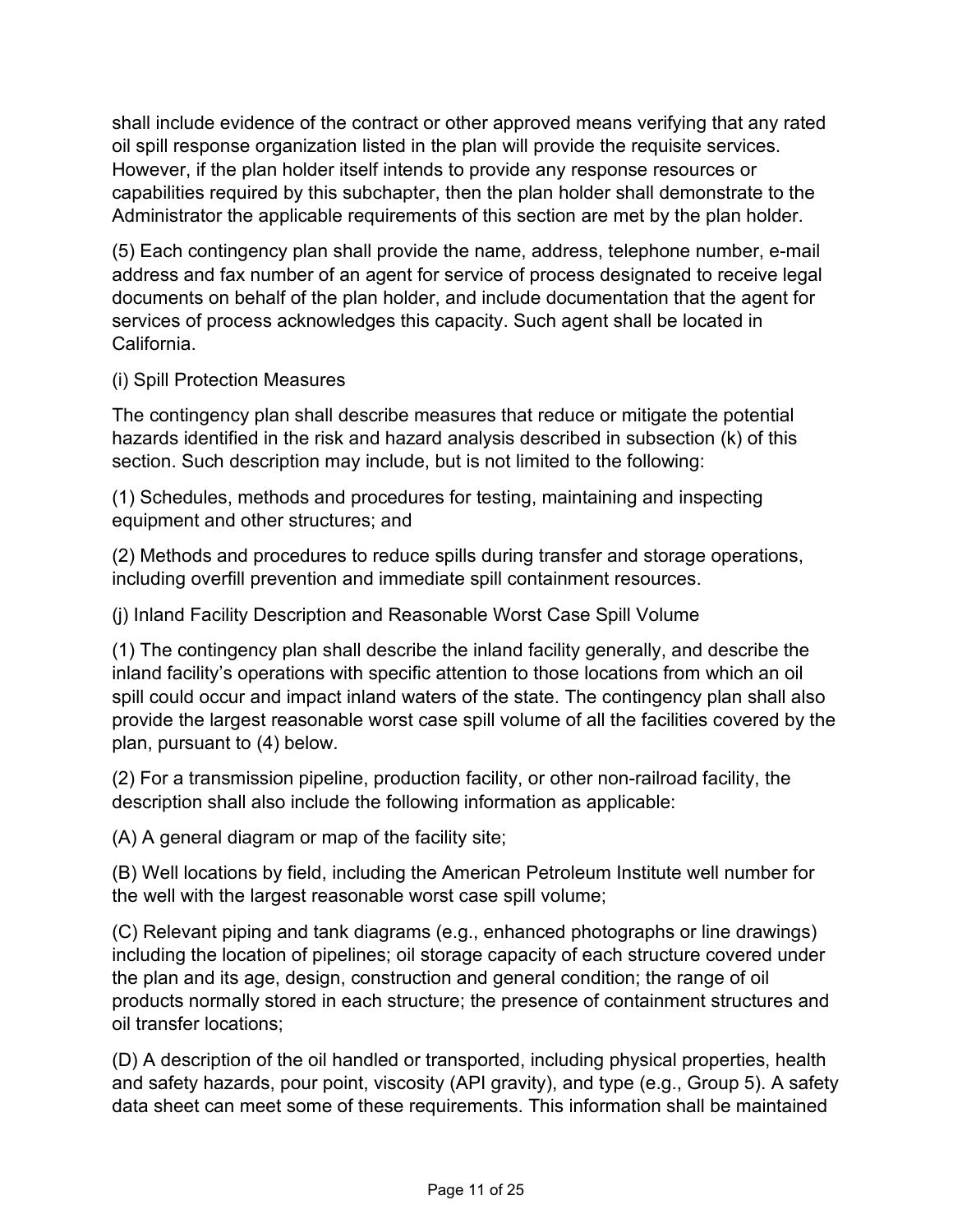separately at the inland facility, and the contingency plan shall identify the stored location of the information;

(E) Maximum storage or handling capacity and current normal daily throughput of oil handled;

(F) A description of the normal procedures for transferring oil, and the amount, frequency and duration of the oil transfers;

(G) The inland facility's normal hours of operation;

(H) Vicinity maps showing any vehicular access to the inland facility, nearby residential, commercial or other populous areas and access to private land necessary to respond to a spill; and

(I) Geographic locations including latitude and longitude of relevant field offices and remote local offices, or any pre-identified incident command post locations.

(3) For a railroad, the contingency plan shall also describe the railroad's areas of transit from which an oil spill could impact inland waters of the state. This description shall include, at a minimum, the following information:

(A) A map of track routes and major rail facilities, that also indicates the high threat urban areas in California as defined by federal law (Title 49 Code of Federal Regulations Part 1580, Appendix A), and high hazard areas or local safety hazard sites designated and defined by the California Public Utilities Commission.

(B) A copy of the portions of the timetable or timetable instructions depicting the railroad's maximum speeds on tracks in California, as filed with the Federal Railroad Administration, on which oil in bulk may be transported.

(C) A description of the oil in bulk that may be transported as required by subsection  $(j)(2)(D)$  of this section.

(D) A list of the railcar types or models in which oil in bulk may be transported.

(E) A list, description, and map of any pre-staged spill response equipment and personnel for deployment of the equipment.

(4) The reasonable worst case spill volume for an inland facility, calculated in barrels, is as follows:

(A) Production Facility: 10 percent of the daily average of oil and condensate of the largest producing well (excluding produced water) as reported to the Department of Conservation, Division of Oil, Gas, and Geothermal Resources each year pursuant to sections 3406 and 3227 of the Public Resources Code. Although this volume does not include the water content (produced water), the owner or operator will be required to respond to and cleanup the impacts of produced water.

(B) Transmission Pipeline: Regardless of the following methodology used for determining the reasonable worst case spill volume for a transmission pipeline, the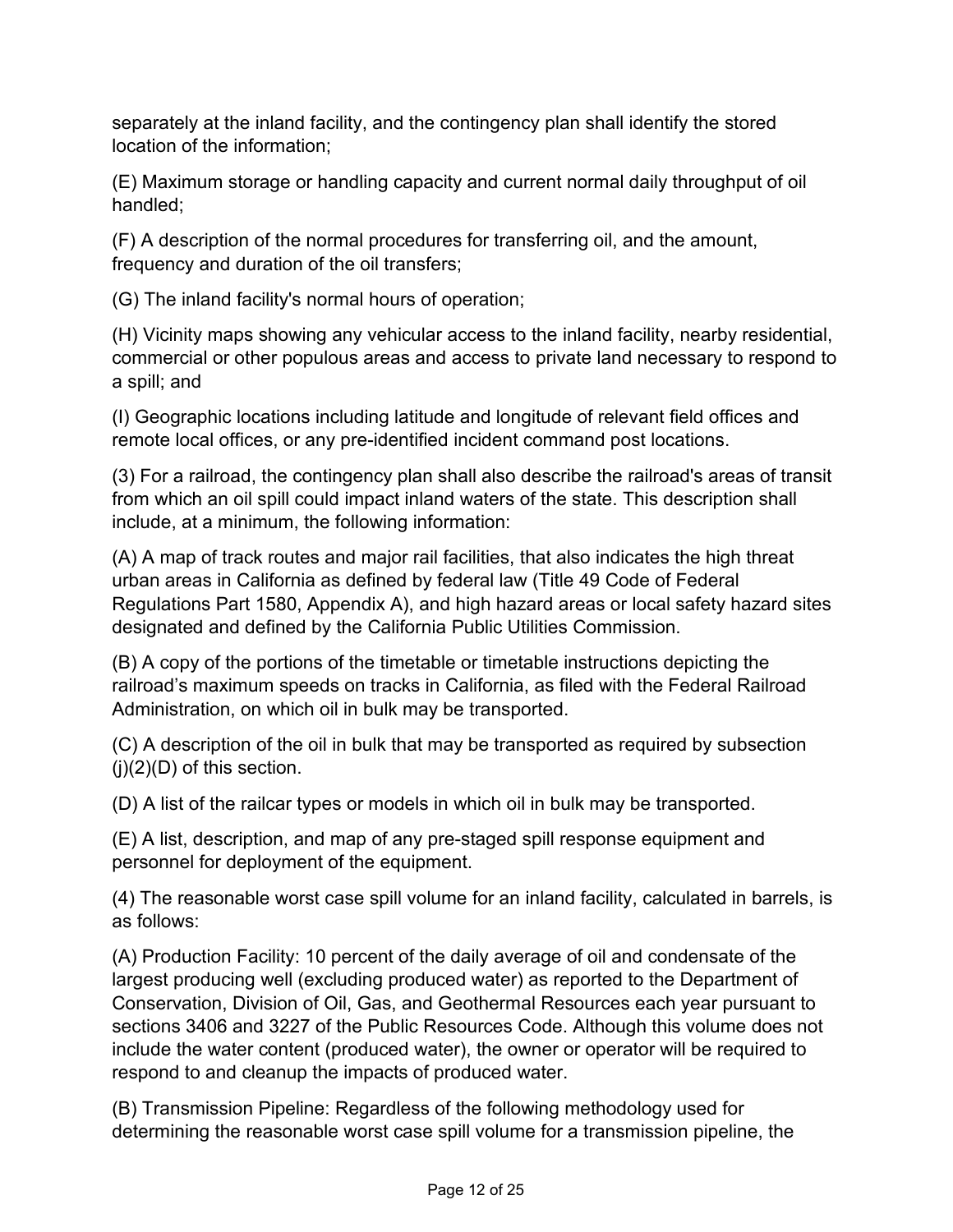calculations and parameters used shall be submitted as part of the contingency plan. The reasonable worst case spill volume is the largest of the following:

1. The pipeline's maximum release time in hours (i.e. the time between pipeline rupture and discovery), plus the maximum shutdown response time in hours (based on historic spill data or in the absence of such historic data, the operator's best estimate), multiplied by the maximum flow rate expressed in barrels per hour (based on the maximum daily capacity of the pipeline), plus the largest line drainage volume after shutdown of the line section(s). Line section means a continuous run of pipe that is contained between adjacent pressure pump stations, between a pressure pump station and a terminal or break-out tank, between a pressure pump station and a block valve, or between adjacent block valves; or

2. The largest foreseeable discharge for a line section based on the maximum historic spill, if one exists, adjusted for any subsequent corrective or preventive action taken; or

3. If there are one or more breakout tanks, then the capacity of the single largest tank or battery of tanks within a single secondary containment system, adjusted for the capacity or size of the secondary containment system.

(C) Railroads: The reasonable worst case spill volume for a railroad is based on the railroad's maximum speed in California as stated in the most recent timetable the railroad has filed with the Federal Railroad Administration, and the amount of oil in bulk transported. Regardless of speed or track class, the minimum reasonable worst case spill volume for a railroad is the largest single tank car the railroad may include in a consist. If a railroad moves more than one tank car in a consist then the reasonable worst case spill volume is based on the larger of either the volume of one tank car or a percentage of the total oil in bulk transported, as follows:

| If the Maximum Speed<br>per the Timetable is: | Then the RWCS volume<br>is the higher of: |
|-----------------------------------------------|-------------------------------------------|
| $10$ mph                                      | One tank car or<br>1% of all oil in bulk  |
| 25 mph                                        | One tank car or<br>5% of all oil in bulk  |
| Greater than 25 mph                           | One tank car or<br>20% of all oil in bulk |

(D) For an inland facility not otherwise described in subsections (A), (B), or (C):

1. The loss of the entire capacity of all in-line, break-out and portable storage tanks not subject to Chapter 6.67 (commencing with Section 25270; aboveground petroleum storage) or Chapter 6.7 (commencing with Section 25280; underground petroleum storage) of Division 20, Health and Safety Code, needed for the continuous operation, used for the purposes of handling or transporting oil, taking into account the existence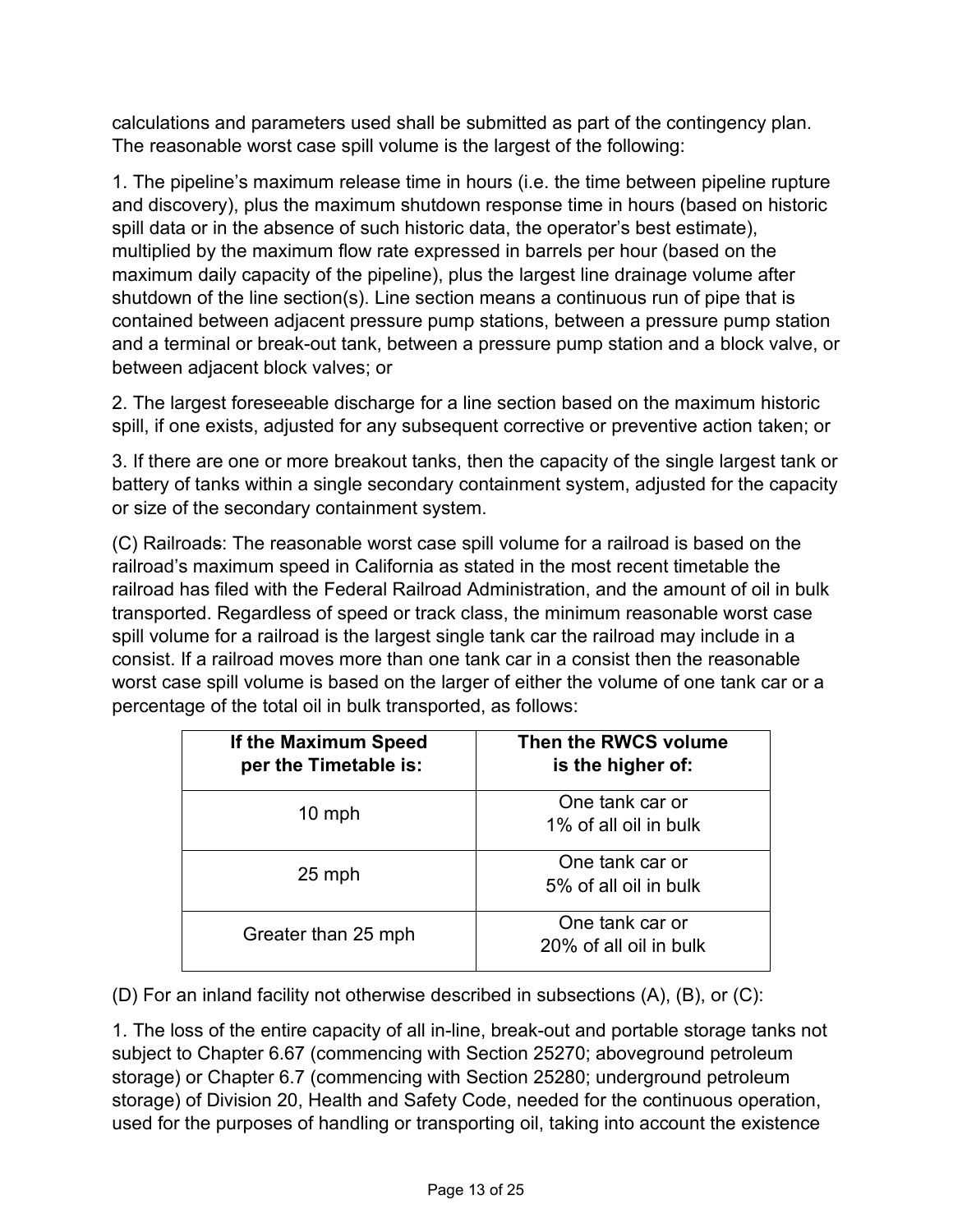of volume limiting factors including, but not limited to, line pressure, gravity and the availability and location of the emergency shut-off controls; plus

2. The amount of additional spillage that could reasonably be expected to enter waters of the state during emergency shut-off, transfer or pumping operations if a pipeline or hose ruptures or becomes disconnected, or if some other incident occurs which could cause or increase the size of an oil spill. The spill shall be calculated as follows: the maximum time to discover the release from the pipeline or hose in hours, plus the maximum time to shut down flow from the pipeline or hose in hours (based on historic discharge data or the best estimate in absence of historic discharge data for the inland facility) multiplied by the maximum flow rate expressed in barrels per hour (based on the maximum relief valve setting or maximum system pressure when relief valves are not provided) plus the total line drainage volume expressed in barrels.

3. The Administrator has the discretion to accept that an inland facility may operate a limited number of the total pipelines or tanks at a time. In those circumstances, the reasonable worst case spill volume shall include the drainage volume from the pipelines normally not in use, in addition to the volumes determined in subsections (j)(4)(D)1. and 2. of this section.

(5) The plan holder shall update the reasonable worst case spill volume every calendar year, and any other time that a change in the reasonable worst case spill volume would constitute a significant change pursuant to subsection (u)(3).

(6) If the contingency plan covers multiple types of facilities, then the plan holder's reasonable worst case spill volume for the plan shall be the largest volume.

(k) Risk and Hazard Analysis and Offsite Consequence Analysis

(1) Each inland facility owner or operator shall conduct a risk and hazard analysis that identifies the hazards associated with the operation of the inland facility likely to cause an oil spill, including: operator error, equipment failure, and external events. This subsection shall not require railroads subject to the jurisdiction of the federal Surface Transportation Board to disclose the confidential contents of any safety or security plan required by federal law; however railroads must otherwise comply with the provisions of this subsection.

(2) For hazards identified with the ability to cause an oil spill into waters of the state, the owner or operator shall conduct an offsite consequence analysis for a reasonable worst case spill. The offsite consequence analysis must include a trajectory identifying the potential direction, rate of flow, and time of travel of the reasonable worst case spill from the facility to waters of the state and downstream, accounting for natural and manmade pathways and barriers. The analysis shall assume reasonably foreseeable adverse weather conditions, pessimistic water and air dispersion (including produced water), and other adverse environmental conditions. For risks to inland waters designated as perennial in the National Hydrography Dataset, as described in subsection (b), the analysis must consider the highest flow or current in the waterway for six hours.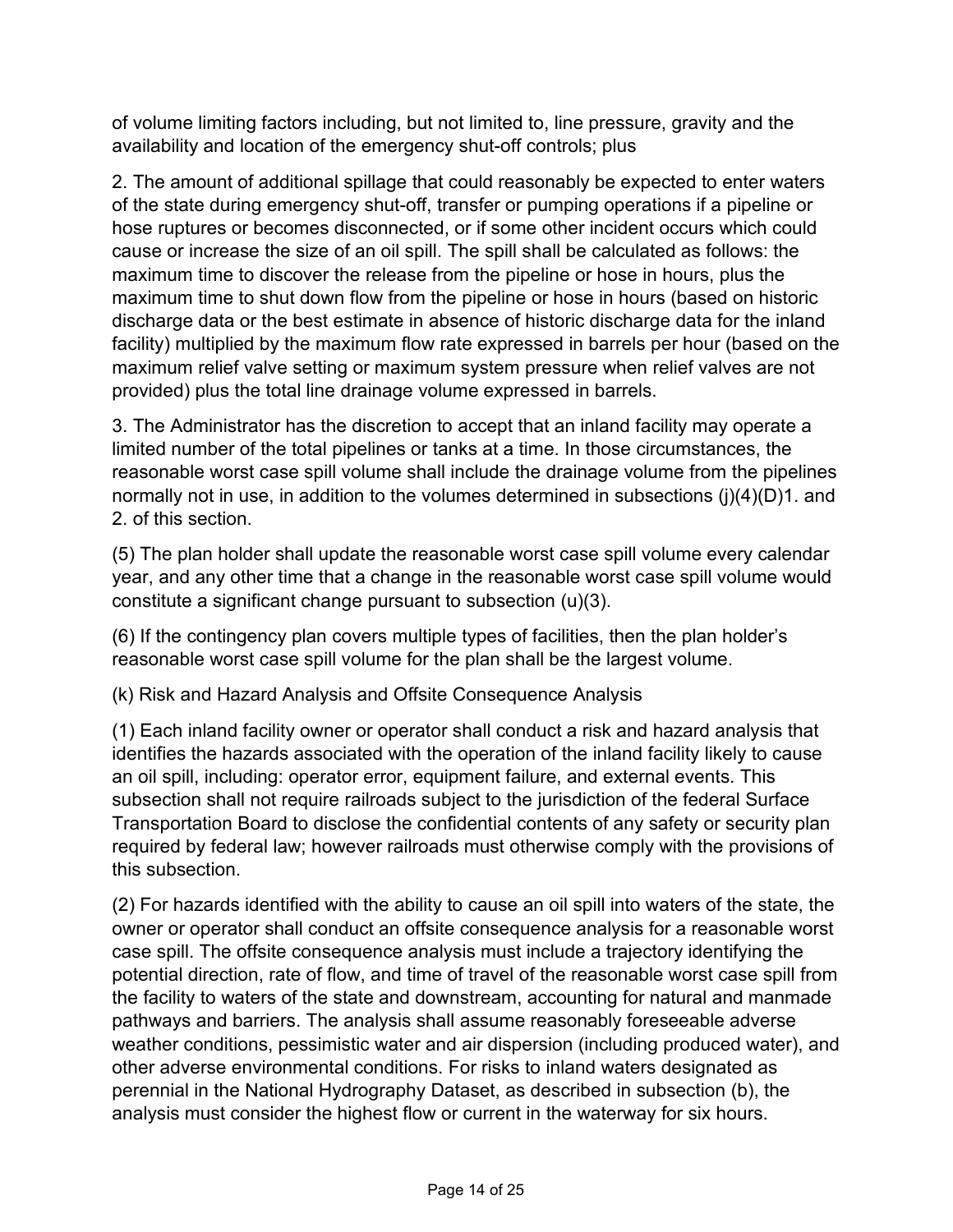(3) Based on the analysis, the contingency plan must:

(A) Identify the types of resources at risk in (i) through (v) below that may be impacted based on the trajectories, including depicting the resources at risk locations on maps.

(i) Habitat and shoreline types, as identified in Table 1 and in Appendix C of the National Oceanic and Atmospheric Administration *Shoreline Assessment Manual* (Aug. 2013), or as identified in the American Petroleum Institute's *Options for Minimizing Environmental Impacts of Inland Spill Response* (Oct. 2016), each incorporated by reference herein.

(ii) The presence of state or federally-listed rare, fully protected, or threatened or endangered species, or state species of special concern, which includes aquatic and terrestrial animal, fish and plant resources.

(iii) The presence of aquatic resources including state fish, amphibians, invertebrates, and plants including important spawning, migratory, nursery and foraging areas.

(iv) The presence of terrestrial animal and plant resources.

(v) The presence of migratory and resident bird and mammal, including relevant migration routes, breeding, stopover, nursery, haul-out, and population concentration areas by season.

(B) Identify the following, and include appropriate contacts, as applicable to emergency response:

(i) Commercial and recreational fisheries areas, aquaculture sites, public beaches, parks, marinas, boat ramps, and recreational use areas;

(ii) Industrial, irrigation, and drinking water intakes, dams, power plants, salt pond intakes, and important underwater structures; and

(iii) Known historical and archaeological sites, and areas of cultural or economic significance to Native Americans.

(C) Identify and map the on-water collection locations and strategies for the identified sites and resources at risk, including access locations.

(4) The owner or operator may rely on and cite area contingency plans, geographic response plans, and other sources to identify the information required by subsections  $(k)(3)(A)$ ,  $(B)$ , and  $(C)$  above. Having a contract with a rated oil spill response organization does not alleviate the requirement for this analysis.

(5) If the information provided is insufficient regarding trajectories, resources at risk, strategies, sites, or contacts, then upon request of the Administrator*,* the owner or operator shall provide or include additional relevant information.

(*l*) Response Resources, Response Times, and Daily Recovery Rates

(1) The response resources necessary to address the reasonable worst case spill are brought to the incident over a period of time. The time frame for arrival and operational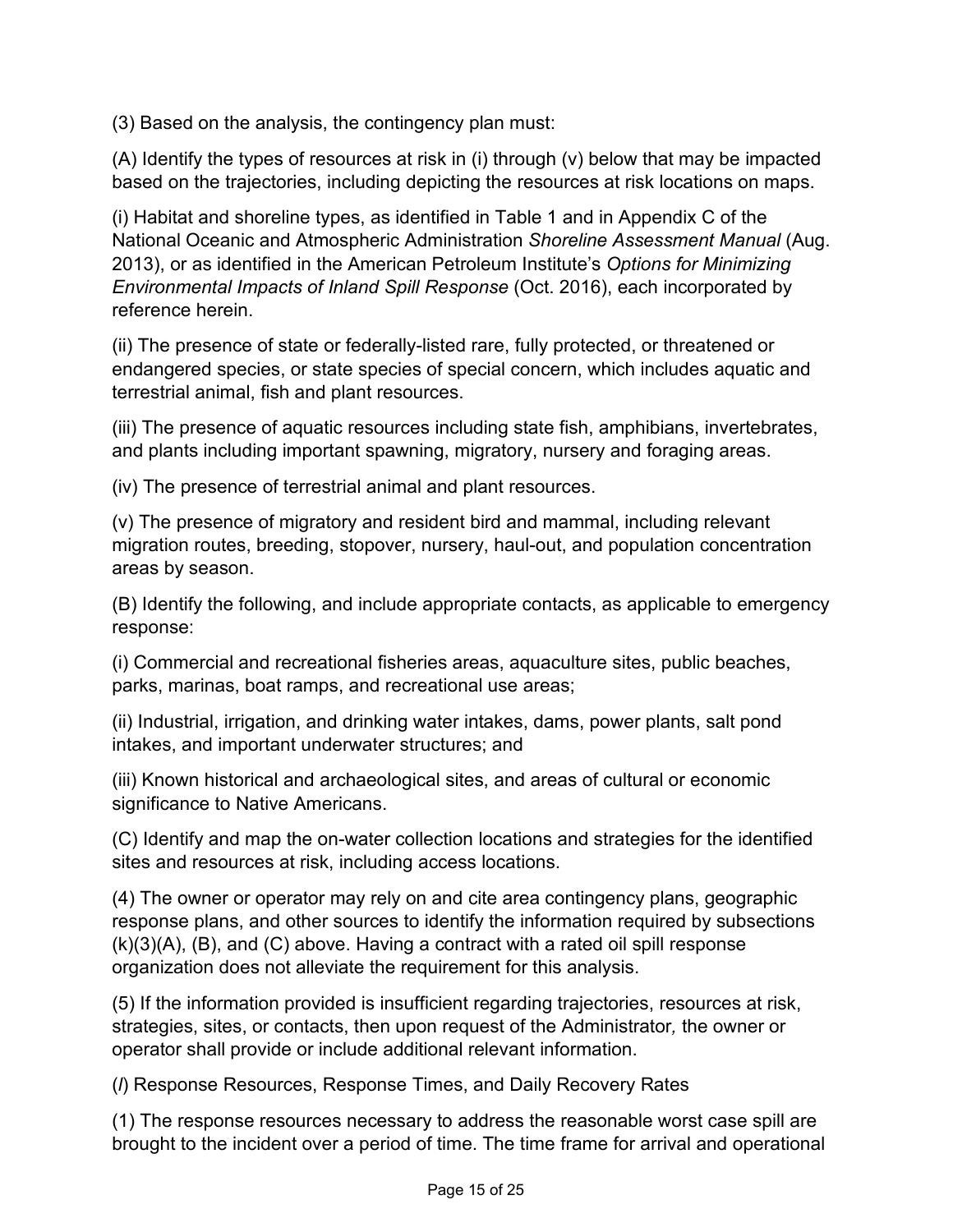deployment of response resources is measured from the time the plan holder learns about or receives notification of the spill, drill, or exercise.

(2) The type and amount of response resources, and the time frames for on-scene deployment are specified in the *Response Times*, *Containment*, *Recovery & Storage*  tables in subsections (m) and (n) of this section. The amount of response resources required by these tables are planning standards to address the plan holder's reasonable worst case spill; additional resources may be required based on the circumstances of an actual spill. The owner or operator may either provide the necessary response resources or rely on a rated oil spill response organization to provide the response resources, as described in subsections (m)(4) and (n)(7) of this section.

 $(3)$  A safety assessment, as set forth in subsection  $(r)(2)$  of this section and as required by California Division of Occupational Safety and Health regulations (e.g. HAZWOPER), shall occur within the response time frames and before on-scene deployment of response resources.

(4) The actual time necessary to deliver and deploy equipment will be assessed at the time of a spill, drill, or exercise and will take into account the prevailing conditions of weather, and the site safety assessment.

(5) All response resources shall be appropriate for use on the type of oil identified, and shall be appropriate for use in the environment, habitat, terrain, and waterbody in which the response resources are being considered for use.

(m) Terrestrial Response Resources

(1)(A) If an owner or operator's inland facility poses an oil spill risk to inland waters designated as intermittent or ephemeral in the National Hydrography Dataset, as described in subsection (b), then the contingency plan only needs to include evidence of a contract or other approved means for the response resources and capabilities to contain and store a reasonable worst case spill volume into or threatening the dry portions of the waterway (e.g., bed, bank, channel areas). These resources must be available within the time frames described in the *Terrestrial Response Times, Containment, Recovery & Storage* table below. Terrestrial services do not require dedicated response resources.

(B) If an owner or operator's inland facility poses an oil spill risk to inland waters designated as perennial in the National Hydrography Dataset, as described in subsection (b), then the contingency plan must demonstrate on-water response capabilities as described in subsection (n) of this section.

(C) Regardless of the inland water depth, an offsite consequence analysis described in subsection (k) of this section is required.

(D) The following table indicates times within which terrestrial response resources shall be deployed and operational within the first 24 hours of a spill, drill or exercise, for the containment, recovery, and temporary storage of the reasonable worst case spill (RWCS) volume.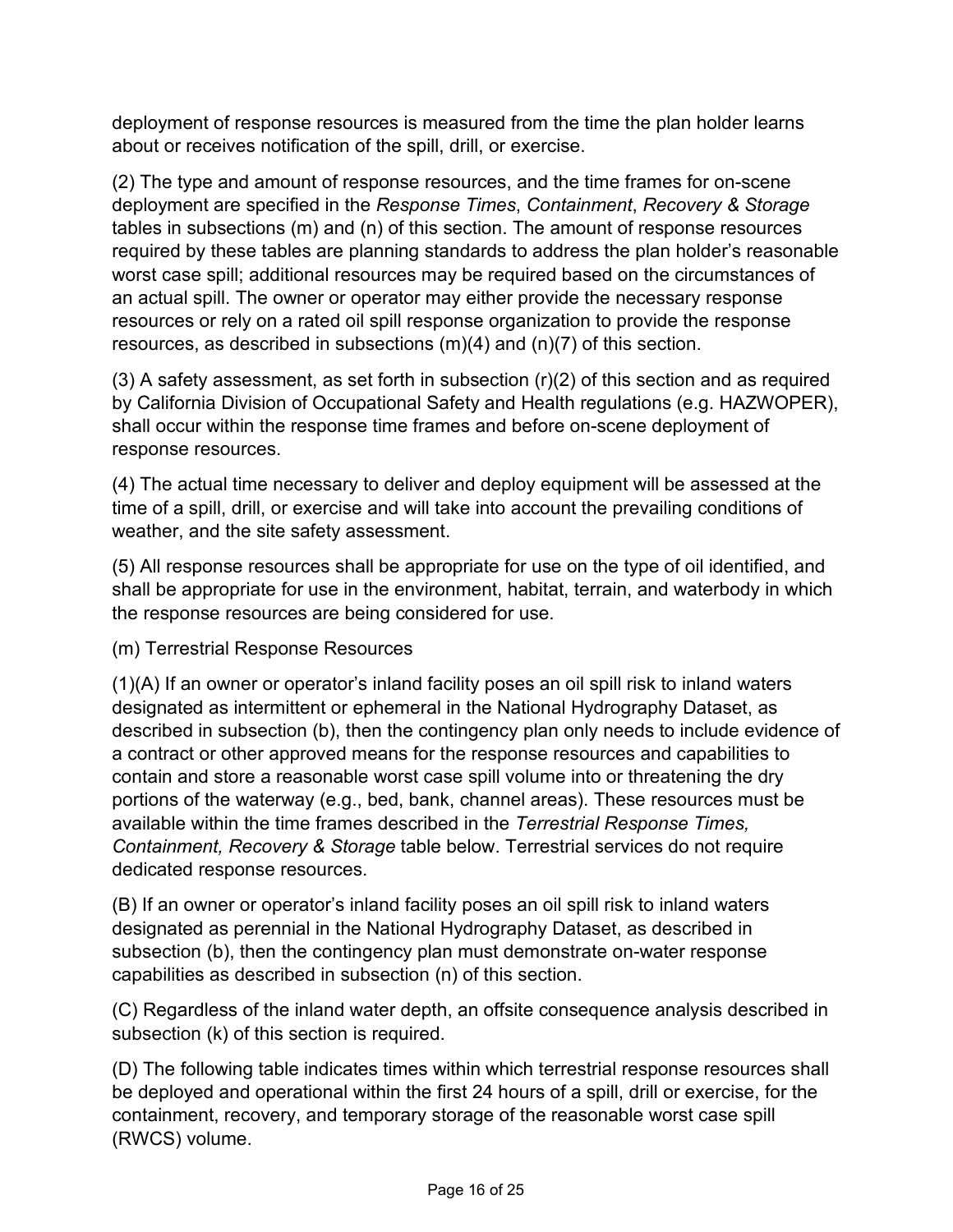*TABLE – Terrestrial Response Times, Containment, Recovery & Storage Amounts*

| <b>Equipment</b>                   | <b>Deployment</b>                                      | <b>Deployment</b>                                      | <b>Deployment</b>                                      |
|------------------------------------|--------------------------------------------------------|--------------------------------------------------------|--------------------------------------------------------|
|                                    | <b>Within 6 hours</b>                                  | <b>Within 12 hours</b>                                 | <b>Within 24 hours</b>                                 |
| <b>Containment</b>                 | Sufficient equipment                                   | Sufficient equipment                                   | Sufficient equipment                                   |
| & Recovery                         | for 50% of RWCS                                        | for 75% of RWCS                                        | for 100% of RWCS                                       |
| <b>Temporary</b><br><b>Storage</b> | Sufficient storage<br>to adequately<br>support removal | Sufficient storage<br>to adequately<br>support removal | Sufficient storage<br>to adequately<br>support removal |

(2) As applicable, the contingency plan must include the following terrestrial response resources and information:

(A) The personnel available to respond to a reasonable worst case spill, including:

1. A list by incident command system position, or a job description;

2. A match between personnel by job function and the equipment to be used, including the plan for mobilization of such personnel; and

3. A description of how personnel to maintain a response effort of at least 14 calendar days would be rotated, retained, or acquired.

(B) The location, description, and condition of containment and recovery equipment, with operators for each piece of equipment, such as backhoes, bulldozers, vacuum trucks, or other types of equipment;

(C) The type and capacity of storage bins; and

(D) Identification of disposal locations for hazardous materials including oil.

(3) The contingency plan must include a narrative description of how containment, recovery, storage, and protection equipment, personnel and other resources will be transported or delivered to a spill site. The description shall account for adverse environmental conditions, adverse weather, water currents or flow (e.g., cubic feet per second), winds, and any other conditions that may be reasonably anticipated which could hinder response efforts.

(4) The requirements of this subsection may be provided by a rated oil spill response organization with a terrestrial services rating (as described in section 819.02). To the extent that the requirements are provided by a rated oil spill response organization, then the contingency plan only needs to include evidence of a contract or other approved means with a rated oil spill response organization to satisfy these requirements. However, if an inland facility owner or operator does not contract with a rated oil spill response organization for the requirements and capabilities described in this subsection and intends to meet these requirements with owner or operator owned equipment and personnel, then the owner or operator must provide the information listed in this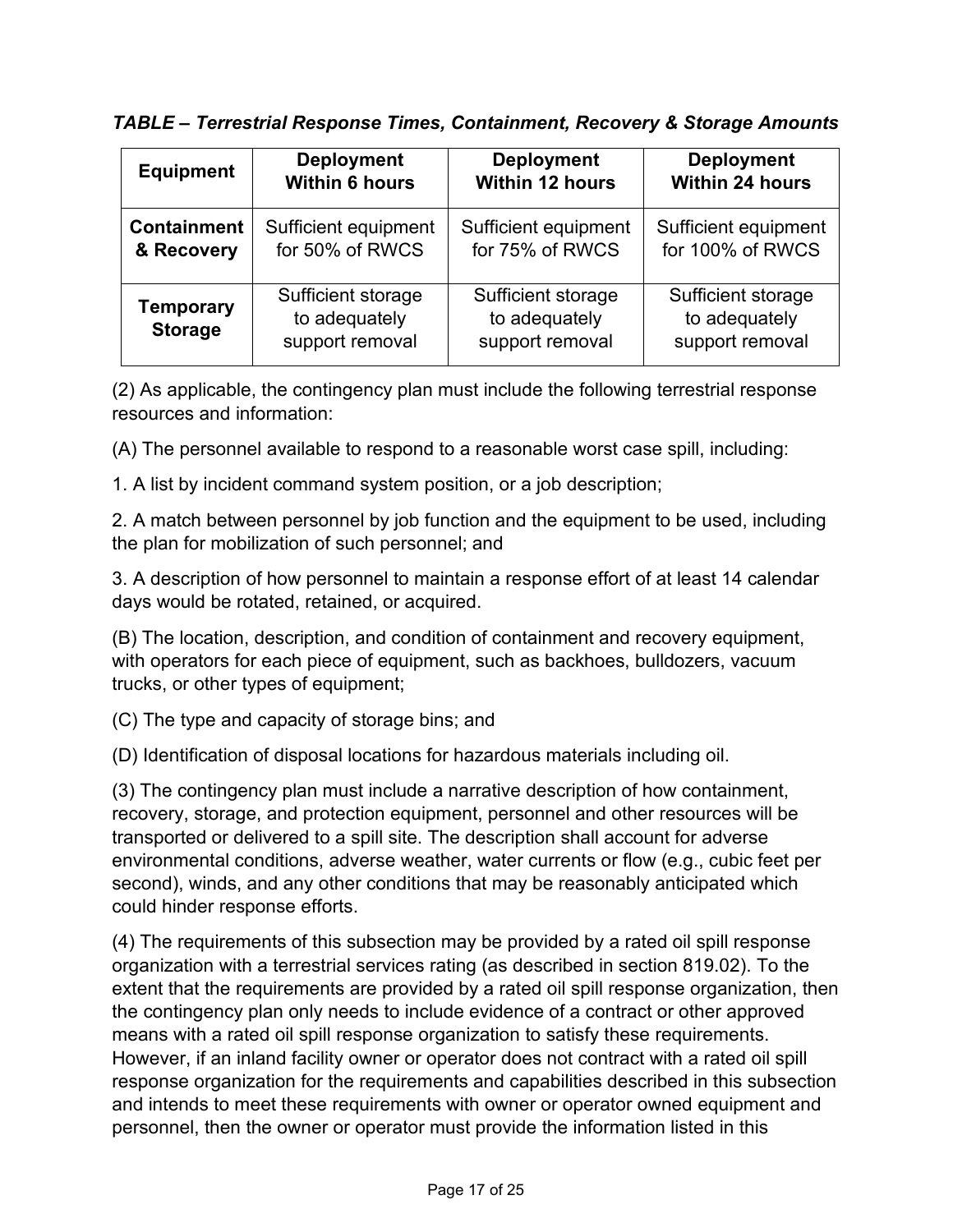subsection, and the owner or operator must comply with the oil spill response organization rating requirements pursuant section 819.01 of this subchapter.

(n) Inland On-Water Response Resources

(1)(A) If an owner or operator's facility poses an oil spill risk to inland waters designated as perennial in the National Hydrography Dataset, as described in subsection (b), then the contingency plan must demonstrate the response resources to perform containment (e.g. hard boom), recovery of spilled oil and oily waste (e.g. skimming), storage of recovered materials (e.g. tanks, bladders), shoreline protection, and implement any preidentified response strategies to address the reasonable worst case spill volume into or threatening the waterway. These resources must be available within the time frames described in the *Inland On-Water Response Times, Containment, Recovery & Storage*  table below. The response resources identified to meet the requirements for the first 6 hours must be dedicated response resources.

(B) If an owner or operator's inland facility poses an oil spill risk to inland waters designated as intermittent or ephemeral in the National Hydrography Dataset, as described in subsection (b), then the contingency plan only needs to demonstrate terrestrial response capabilities as described in subsection (m).

(C) The following table indicates the equipment and times within which inland water onwater response resources shall be deployed and operational within the first 24 hours of a spill, drill or exercise for the containment, recovery, and temporary storage of the reasonable worst case spill (RWCS) volume.

|                |  |  | Table - Inland On-Water Response Times, Containment, Recovery & Storage |  |
|----------------|--|--|-------------------------------------------------------------------------|--|
| <b>Amounts</b> |  |  |                                                                         |  |

| <b>Equipment</b>                                        | <b>Deployment</b><br><b>Within 6 hours</b><br>(Dedicated)  | <b>Deployment</b><br><b>Within 12 hours</b>                  | <b>Deployment</b><br><b>Within 24 hours</b>                   |
|---------------------------------------------------------|------------------------------------------------------------|--------------------------------------------------------------|---------------------------------------------------------------|
| <b>Containment</b><br>(hard boom)                       | 1,000' boom                                                | 5,000' boom                                                  | 10,000' boom                                                  |
| <b>Recovery</b><br><b>Capability</b><br>(the lesser of) | 820 bbls/day<br><b>EDRC</b><br>or<br>50% of RWCS<br>volume | 4,100 bbls/day<br><b>EDRC</b><br>or<br>75% of RWCS<br>volume | 8,200 bbls/day<br><b>EDRC</b><br>or<br>100% of RWCS<br>volume |
| <b>Temporary</b><br><b>Storage</b><br>(the lesser of)   | 820 bbls<br>or<br>50% of RWCS<br>volume                    | 1,500 bbls<br>or<br>75% of RWCS<br>volume                    | 3,000 bbls<br>or<br>100% of RWCS<br>volume                    |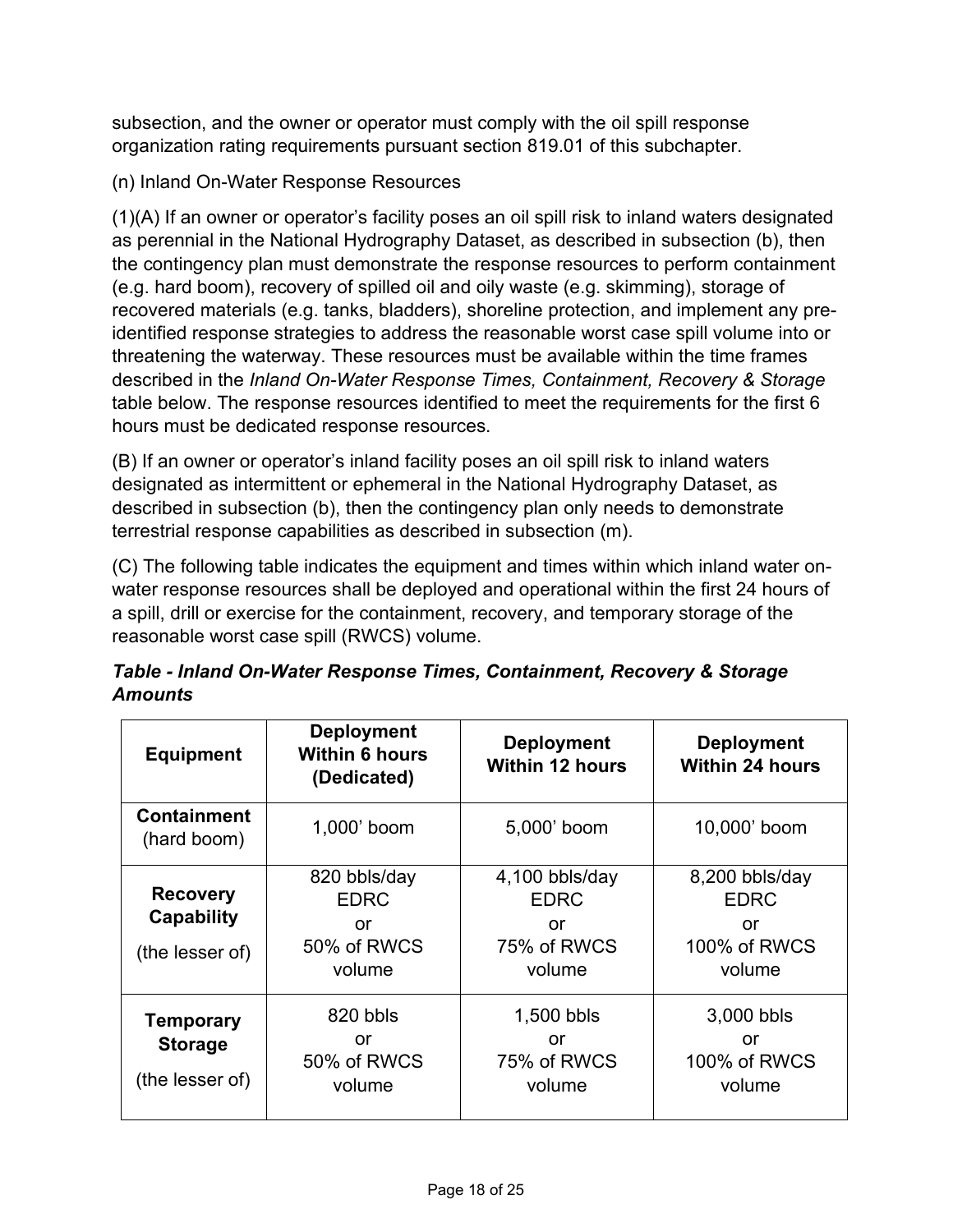(2) The contingency plan must include the following information for each response resource listed in the plan:

(A) The personnel available to respond to a reasonable worst case spill, including:

1. A list by incident command system position, or a job description;

2. A match between personnel by job function and equipment to be used, including the plan for mobilization of such personnel; and

3. A description of how personnel to maintain a response effort of at least 14 calendar days would be rotated, retained, or acquired.

(B) The location, inventory and ownership of the equipment to be used to fulfill the onwater response requirements;

(C) The type and capacity of transfer and storage equipment matched to the skimming capacity of the recovery systems;

(D) The manufacturer's rated capacities and the operational characteristics for each major item of on-water recovery equipment;

(E) The effective daily recovery capacity for each major piece of on-water recovery equipment listed, and the effective daily recovery capacity for the skimming systems as a whole. For planning purposes, the capability of the recovery equipment is the manufacturer's rated capacity as derated by the effective daily recovery capacity;

1. A request may be submitted to the Administrator to review the effective daily recovery capacity for a piece of equipment if it can be shown that the equipment has a different capacity than the derating factor allows.

2. The Administrator's decision regarding a change in the effective daily recovery capacity for a piece of equipment will be issued as soon as administratively feasible.

(F) Any vacuum trucks and vessels designated for oil recovery operations, including skimming vessels and vessels designed to tow and deploy boom, and availability of shallow-draft vessels. Each must be designated by registration number or other unique identifier (e.g. VIN, vessel name, etc.);

(G) Adequate maintenance, inspection, and testing of response equipment that is under the immediate control of the operator; and

(H) Anticipate the need for equipment to monitor the movement of spilled oil, including aerial surveillance sufficient to direct skimming operations.

(3) Temporary Storage and Waste Management

(A) Each contingency plan shall identify storage for all recovered oil or all oily waste.

(B) Each contingency plan shall describe how recovered oil and waste will be legally handled and transported, and identify locations able to accept the recovered oil or oily waste for recycling or other means of waste management.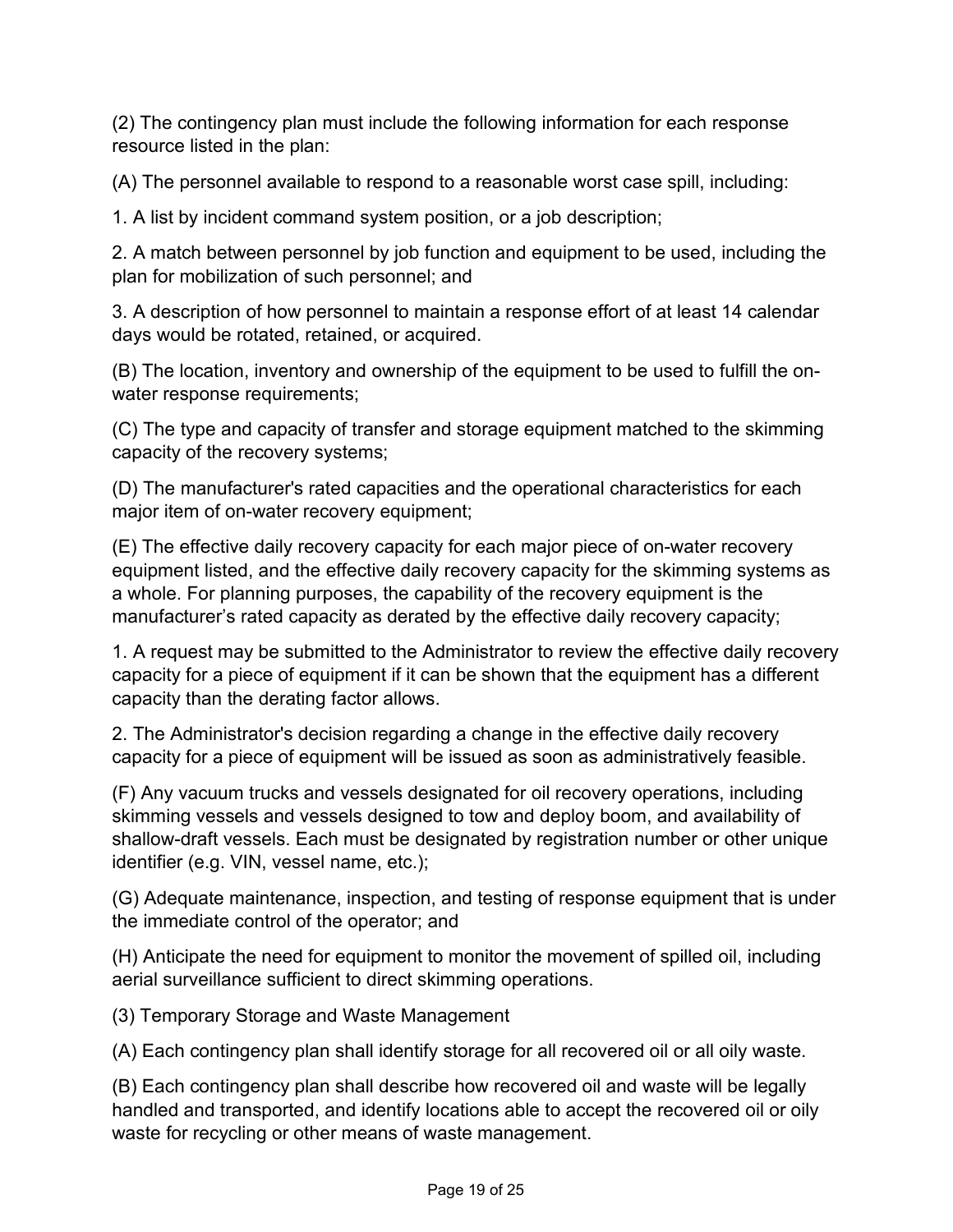(C) All skimming systems operating at the incident shall have sufficient storage. Sufficient storage shall be no less than the effective daily recovery capacity for the equipment.

(4) Group 5 Oil

(A) For inland facilities that transport or handle Group 5 oil (defined under "Persistent Oil" in section 790) the contingency plan shall have evidence of a contract or other approved means with one or more rated oil spill response organizations or otherwise demonstrate the means to recover Group 5 oil up to the reasonable worst case spill volume. Such equipment and resources shall include, but are not limited to, the following methods and equipment for:

1. Locating the oil suspended in the water column (e.g., sonar, sampling equipment, etc.) or on the bottom of the waterbody;

2. Reducing spreading on the bottom (e.g., containment boom, sorbent boom, silt curtains, etc.);

3. Recovering oil from the bottom (e.g., dredges, pumps, etc.);

4. Assessing the impact of such spills; and

5. Any other methods or equipment appropriate for responding to a spill involving a Group 5 oil.

(5) Shoreline Protection

(A) The contingency plan must address the specific types of shorelines that may be impacted.

(B) The contingency plan must identify response resources appropriate for protecting shorelines, including:

1. Protective booming, shallow-draft vessels, and other shoreline protection equipment.

2. The location, inventory, and ownership of the equipment to be used to fulfill the shoreline protection requirements.

(C) The plan holder must be able to implement response strategies appropriate for each shoreline that could be impacted by a spill, as those strategies are identified in the offsite consequence analysis pursuant to subsection (k).

(D) The plan holder's records for storage, maintenance, inspection, and testing of shoreline protection response resources that are under the immediate control of the operator must be made available to the Administrator upon request.

(6) The contingency plan must include a narrative description of how containment, recovery, storage, and protection equipment, personnel and other response resources will be transported or delivered to a spill site. The description shall account for adverse environmental conditions, adverse weather, water currents or flow (e.g., cubic feet per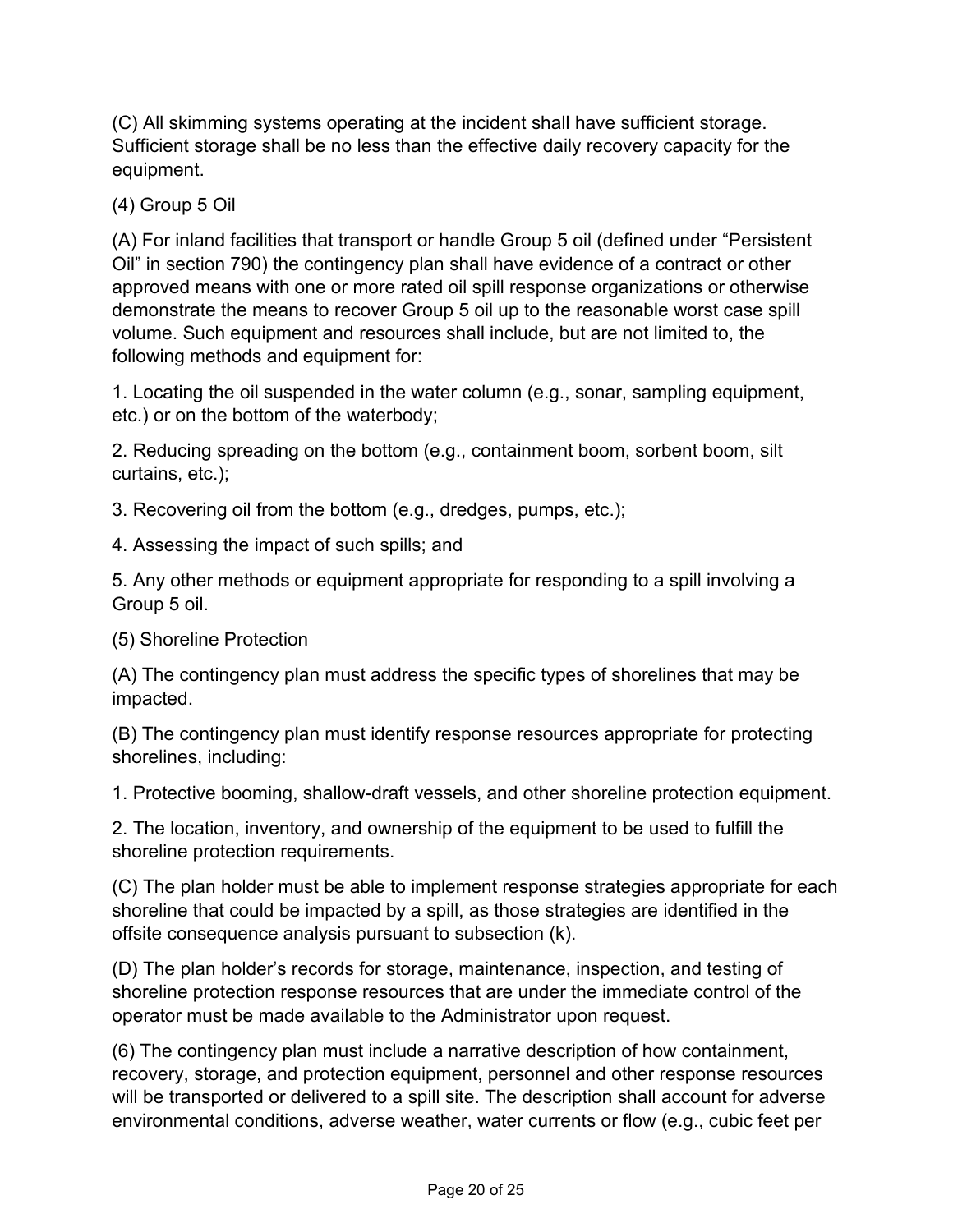second), winds, and any other conditions that may be reasonably anticipated which could hinder response efforts.

(7) The requirements of this subsection may be provided by a rated oil spill response organization with an on-water services rating (as described in section 819.02). To the extent the requirements are provided by a rated oil spill response organization, the contingency plan only needs to include evidence of a contract or other approved means with a rated oil spill response organization that will satisfy the requirements. However, if an inland facility owner or operator does not contract with a rated oil spill response organization for the requirements and capabilities described in this section and intends to meet these requirements with plan holder owned and controlled equipment and personnel, then the owner or operator must provide the information listed in this subsection, must comply with the oil spill response organization rating requirements pursuant section 819.01 of this subchapter, and the equipment identified in the plan must be rotated each year so all the owner or operator equipment is tested over the three year period.

(o) Oiled Wildlife Care Requirements

(1) Each contingency plan shall describe the method for providing rescue and rehabilitation of oiled wildlife by one of the following means:

(A) Indicate use of the California Oiled Wildlife Care Network; or

(B) Identify an alternate wildlife care and treatment organization and describe procedures that clearly outline how oiled wildlife will be treated and cared for, including recovery, transport, and processing. Standards and written protocols used for wildlife care shall comply with all applicable state and federal laws. The equipment and personnel necessary to implement these procedures and protocols shall be identified and assured by contract for each response planning area covered by the contingency plan. The documents, equipment, personnel, and facilities must be available for review and inspection by the Administrator upon request.

(p) Applied Response Technologies and Oil Spill Cleanup Agents

(1) The contingency plan may identify and include oil spill cleanup agents and applied response technologies that a plan holder considers appropriate for the plan holder's offsite consequence analysis. Procuring agents or technologies will not guarantee approval by the Administrator and the federal Region 9 Regional Response Team for use during an incident. Any listed agents or technologies must be approved for use in California by the Administrator pursuant to Government Code section 8670.13.1 and chapter 8 of this subdivision, and approved by applicable federal agencies.

(2) The plan shall describe the approval process for the use of oil spill cleanup agents and applied response technologies on oil spills in state or federal waters, and acknowledge the decision to approve the use of such agents and technologies rests exclusively with the Administrator and the Regional Response Team, respectively.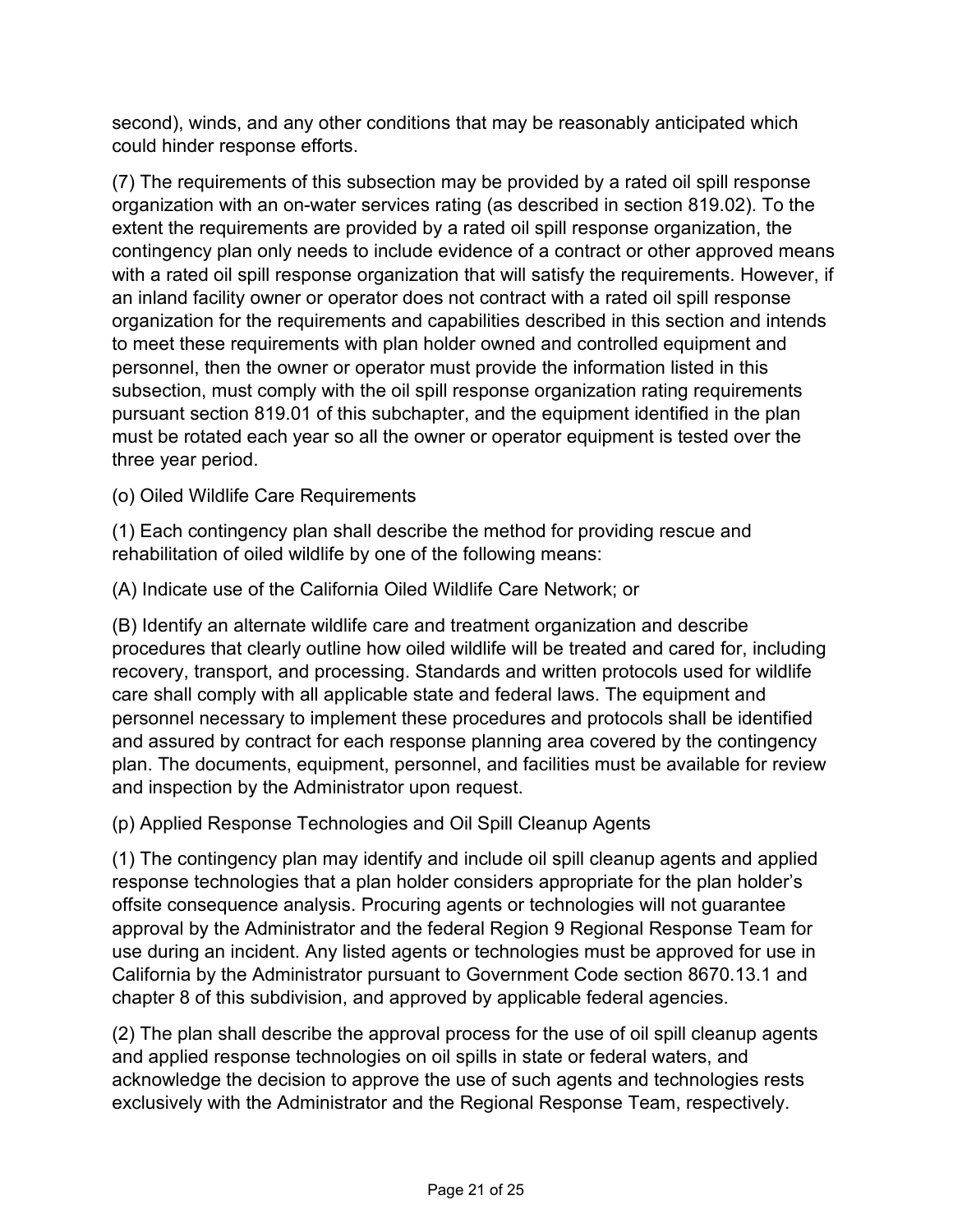(A) The decision to use applied response technologies or oil spill cleanup agents on oil spills does not reside with the plan holder. The plan holder must know how to:

1. Make the proper spill notifications;

2. Request of the Administrator and the Regional Response Team for consideration of a particular applied response technology or use of an oil spill cleanup agent; and

3. Provide operational support for use of applied response technologies or oil spill cleanup agents.

(q) Readiness, Movement, and Cascading of Response Resources

(1) All plan holder owned and controlled response resources identified in the contingency plan shall be available, deployable, and operational for an exercise, drill, or spill. Any necessary maintenance for equipment, availability of response personnel, or other eventualities must be considered, and alternative response resources identified when relying upon response resources that would be unavailable for those or other reasons. A significant change in response resources must be reported to the Administrator, as provided in subsection (u) of this section.

## (2) Major Equipment Removal

(A) The inland facility plan holder shall notify the Administrator when major equipment identified in the contingency plan is removed from service for a period of 24 hours or more for maintenance, sale, or any other reason. Major equipment is that which, if removed, would affect the minimum oil containment, recovery or storage capability set forth in the *Response Times, Containment, Recovery & Storage* tables in subsections (m) and (n) of this section. Notification must be made prior to removing equipment for planned or anticipated removal and within 24 hours of removing equipment for unplanned or unanticipated reasons.

(B) The inland facility shall demonstrate that backup equipment is available during the time that the major equipment is out of service. Backup equipment may be provided from the owner's own inventory or may be made available from another source.

(C) The contingency plan shall remain valid during the time that equipment has been removed from service, unless the Administrator determines the plan is deficient.

(D) The inland facility shall notify the Administrator when the major equipment is back in service.

(3) Cascading. When response resources identified in the contingency plan are to be moved out of the plan holder's planning area, and that movement may impact the plan holder's containment, recovery, or storage capability within the first six hours of a spill, the plan holder or the plan holder's rated oil spill response organization shall make a request to the Administrator to temporarily reduce the minimum oil recovery capability set forth in the *Response Times, Containment, Recovery & Storage* tables in subsections (m) and (n) of this section before the response resources can be moved. The Administrator shall only grant such a request after determining that sufficient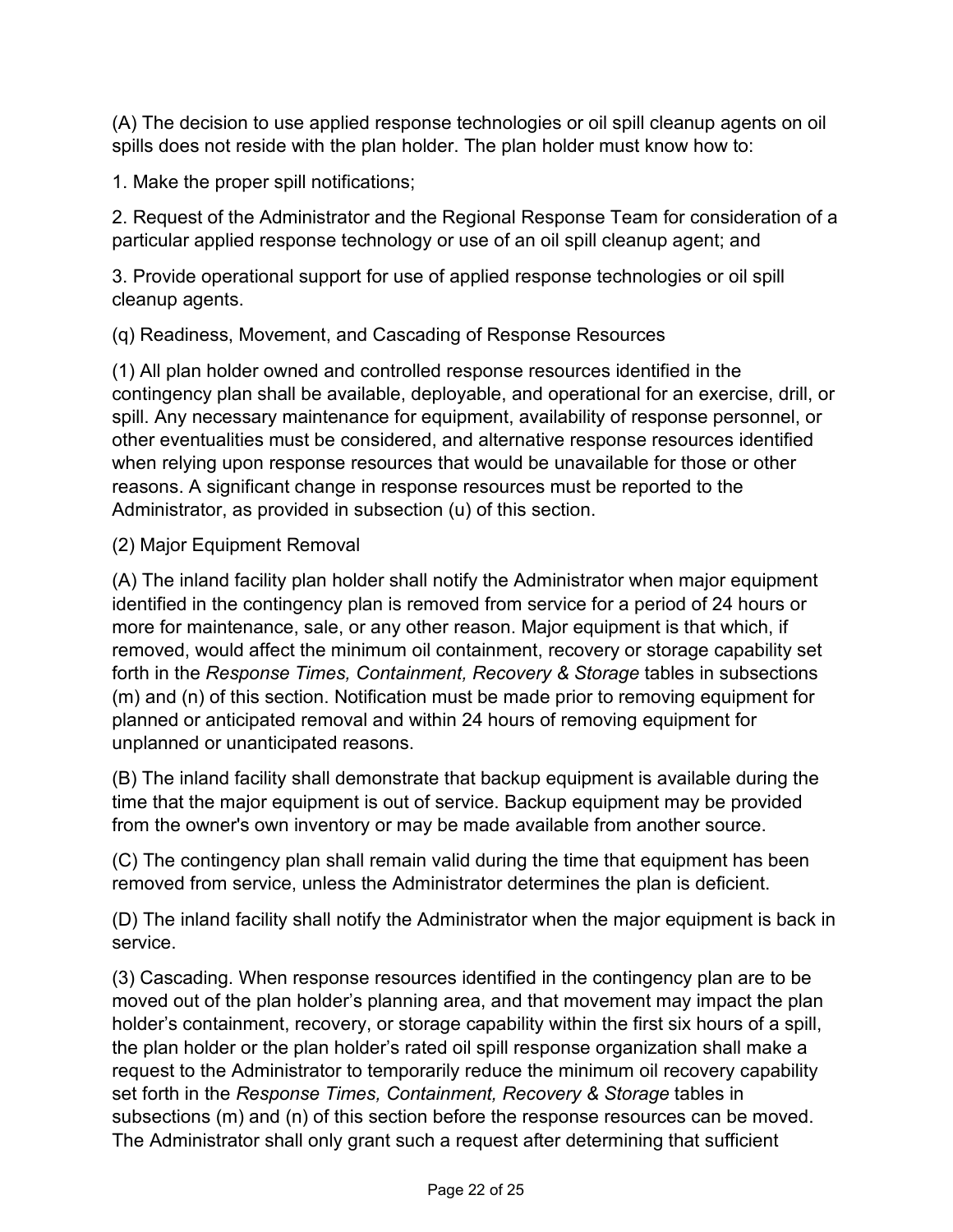response resources are available to address a reasonable worst case spill within the relevant area from where the response resources are being considered for removal.

(r) Incident Management, and Area or Geographic Response Plans

(1) Each contingency plan shall describe an incident command system that will be used for spill management. If the plan holder has its own incident command system handbook, guideline, or reference document, this document shall be made available to the Administrator upon request. The contingency plan shall acknowledge that a federal on-scene coordinator and the Administrator will use the National Incident Management System as the template for management of spills, and will use either the U.S. Coast Guard or U.S. Environmental Protection Agency *Incident Management Handbook*, as defined in subsection 790(i)(3), for spill management guidance. The plan holder shall be able to integrate its incident command system with the system used by the federal onscene coordinator or the state on-scene coordinator. The inland facility's initial emergency responder on-site shall initiate the incident command system until a more senior facility responder arrives, as required by subsection 5192(q)(3)(A), of title 8, of the California Code of Regulations.

(2) Each contingency plan shall acknowledge the need to complete a site safety and health plan as required pursuant to section 5192, of title 8, of the California Code of Regulations. Applicable site safety and health plan elements may include, but are not limited to site hazards, respiratory protection, personal protective equipment, confined space entry, direct reading instruments and exposure monitoring.

(3) Each contingency plan shall acknowledge command and staging sites and facilities identified in the applicable area contingency plan or geographic response plan. For areas not covered by such federal plans, the inland facility contingency plan shall identify potential sites for response operations including locations for:

(A) A central command post sufficient to accommodate the initial incident management; and

(B) Equipment and personnel staging areas.

(s) Training

(1) Each contingency plan shall document that personnel employed by the plan holder regularly receive training applicable to their role in a spill, such as:

(A) Incident command system, including command or general staff position-specific training;

(B) Oil spill emergency response training as required by state and federal health and safety laws for facility personnel likely to be engaged in oil spill response (e.g., section 5192 of title 8 of the Code of Regulations, "HAZWOPER"); and

(C) Use and operation of oil spill response and clean-up equipment.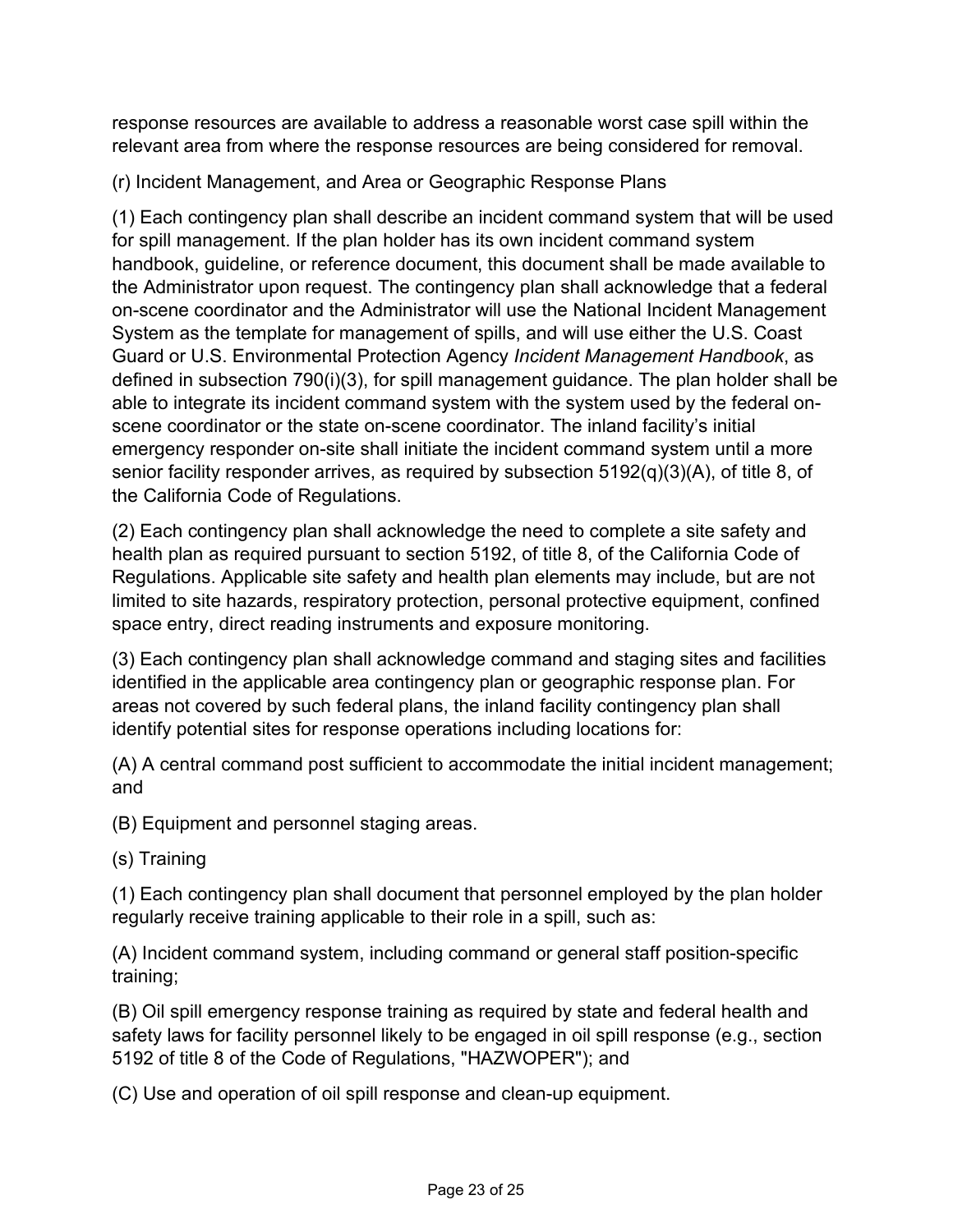(2) Training records shall be maintained for three years from the date of the training. All such documentation shall promptly be made available to the Administrator upon request.

(t) Drills and Exercises.

Each contingency plan shall describe a tabletop exercise and equipment deployment drill program for the inland facility that meets the exercise and drill requirements of section 820.02 820.1 of this subchapter 3.6, to ensure that the plan holder can adequately respond to a spill.

(u) Plan Changes and Updates

(1) The plan holder shall ensure the plan is up-to-date and complete.

### (2) Five Year Review

(A) Each plan shall be resubmitted for review and approval every five years from the date of the most recent approval letter.

(B) If the most recently approved plan and all updates submitted since the last plan approval letter have not changed, on or before the five year resubmittal due date the plan holder shall, in lieu of submitting a complete plan as described in subsection (A), submit a new feasibility and executibility statement to the Administrator indicating that the plan currently on file is up-to-date and complete.

(C) If a contingency plan on file is over five years old from the date of the most recent approval letter (original submission or resubmittal) and there has been no correspondence to the Administrator stating that the plan currently on file is up-to-date and complete, the Administrator shall issue a revocation letter.

### (3) Significant Changes

(A) The Administrator shall be notified as soon as possible, but at least within 24 hours, of any significant change to an approved plan. A significant change is one that could affect timely and adequate oil spill response, including but not limited to changes in financial responsibility coverage, major equipment availability, a change in the certification of the listed spill management team, or the designated oil spill response organization. Major equipment is something which, if removed, would affect the minimum oil containment or recovery capability set forth in the *Response Times, Containment, Recovery, & Storage* tables in subsections (m) and (n) of this section.

(B) Changes that do not affect timely and adequate oil spill response are not significant, which may include minor changes in equipment, personnel, or operating procedures.

(4) Change in Ownership. If there is a planned change in control or ownership of an inland facility, then the existing plan holder and the new owner or controlling entity shall each notify the Administrator as soon as it is reasonably possible, but at least 90 calendar days before the date of the change.